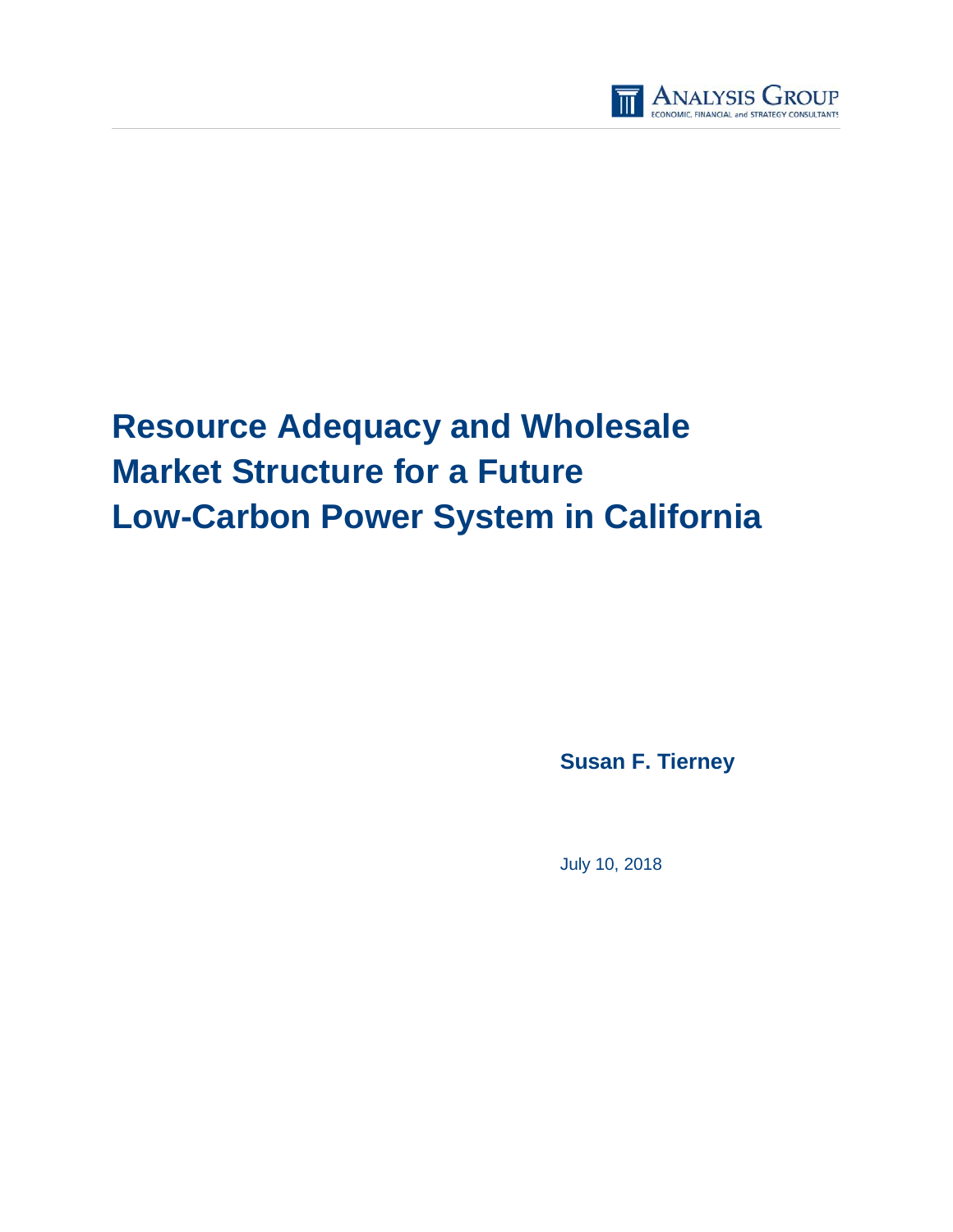#### **Acknowledgments**

This is an independent white paper describing issues and options for a future resource-adequacy and wholesale-market structure for California's electric system.

This report was prepared by Dr. Susan Tierney, with funding to Analysis Group from California's three investor-owned utilities: Pacific Gas & Electric Company, San Diego Gas & Electric Company, and Southern California Edison Company. Her report has benefitted from discussions with staff from all three companies.

This report, however, reflects the analysis and judgment of the author alone and does not necessarily reflect the views of these utility companies.

#### **About Analysis Group and the Author**

Analysis Group is one of the largest global economic consulting firms, with more than 850 professionals in 14 offices in North America, Europe, and Asia. Analysis Group provides economic, financial, and business strategy consulting to leading law firms, corporations, and government agencies.

Analysis Group's energy and environment practice area is distinguished by expertise in economics, regulation, finance, market modeling and analysis, and public policy, as well as significant experience in environmental economics and energy infrastructure development. Members of Analysis Group's energy and environmental practice area have worked for a wide variety of clients on litigation, strategy, policy, and market analyses. For more information, visit **[www.analysisgroup.com](https://mailtrack.io/trace/link/648ff6fdb3d368fa834a79c913057a02683bd8d0?url=http%3A%2F%2Fwww.analysisgroup.com%2F&userId=1678180&signature=9e7a6a2a47d88df2)**.

Susan Tierney is a Senior Advisor at Analysis Group, where she has consulted to energy producers, suppliers and consumers; grid operators; state regulatory commissions and other government agencies; tribes; environmental groups; utilities; foundations; financial institutions; universities; and other organizations. Previously, she served as the Assistant Secretary for Policy at the U.S. Department of Energy, and in Massachusetts she was: the Secretary of Environmental Affairs, Commissioner at the Department of Public Utilities, and Executive Director of the Energy Facilities Siting Council. She chairs the External Advisory Council of the National Renewable Energy Laboratory ("NREL") and the ClimateWorks Foundation Board. She is a trustee of the Barr Foundation, and a director of the World Resources Institute, Resources for the Future, the Energy Foundation, and the Keystone Center. She serves on the Committee of the Climate Communications Initiative of the National Academies of Sciences, Engineering and Medicine ("NASEM"), and was recently a member of the NASEM Committee on Enhancing the Resilience of the Nation's Electric Power Transmission and Distribution System. She recently chaired the Department of Energy's Electricity Advisory Committee, was co-lead author of the energy chapter of the National Climate Assessment, and served on the U.S. Secretary of Energy Advisory Board. She earned her Ph.D. and M.A. in regional planning at Cornell University.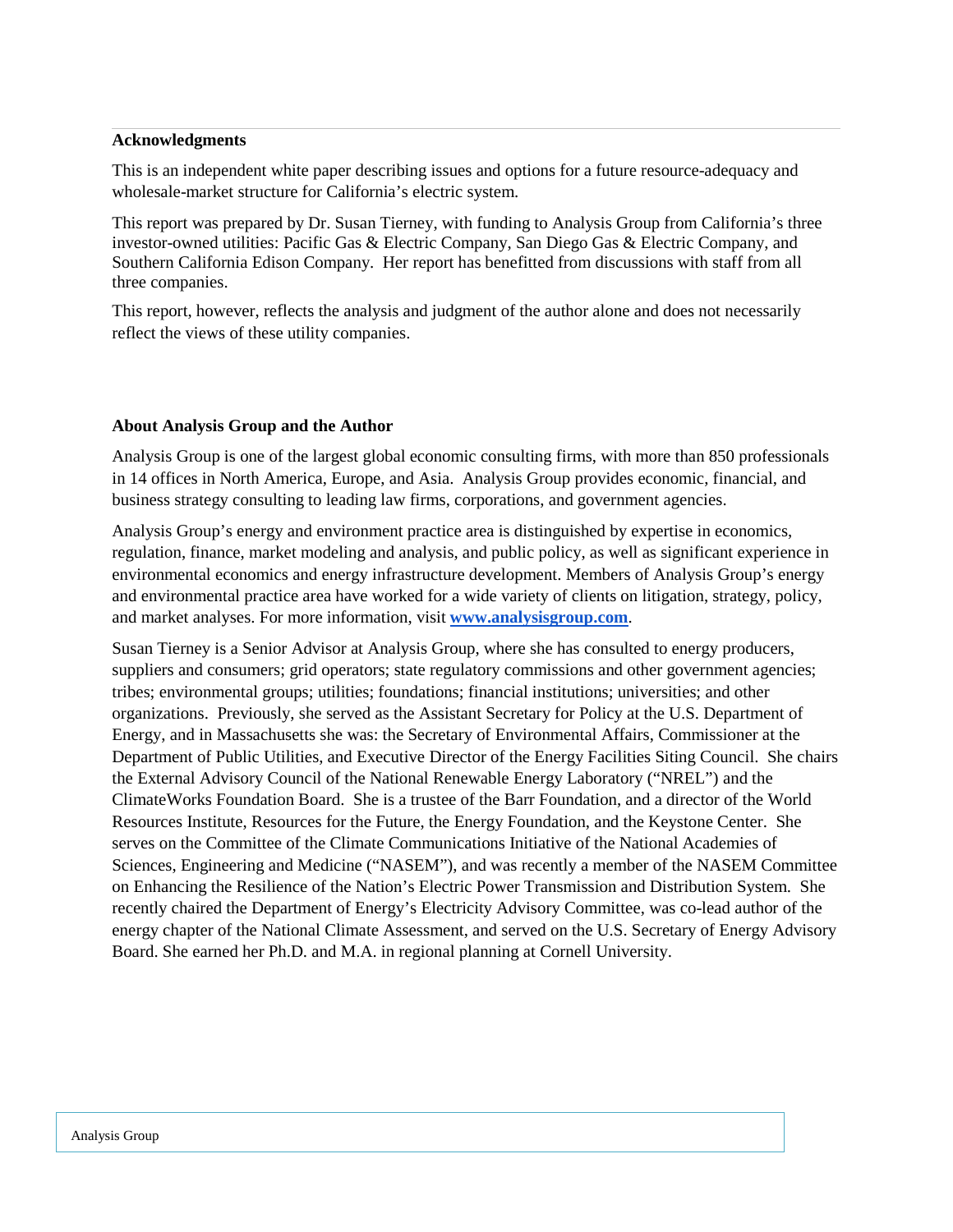# **Table of Contents**

|    | 1. Executive Summary                                                                  | $\mathbf{1}$            |
|----|---------------------------------------------------------------------------------------|-------------------------|
|    | 2. Why a Refreshed Resource-Adequacy Approach is Needed in California                 | $\overline{\mathbf{4}}$ |
|    | 3. Assumptions About and Goals For California's Future Electric System                | 9                       |
|    | Assumptions about California's future electric system:                                | 9                       |
|    | Goals for California's future electric system:                                        | 10                      |
|    | 4. Implications for the Design of a New Resource-Adequacy and Wholesale Market Design |                         |
|    | in California                                                                         | 12                      |
| 5. | <b>Strawman Proposal for a Future Resource-Adequacy Construct and Energy-</b>         |                         |
|    | <b>Production Approach for California</b>                                             | 15                      |
|    | Overview                                                                              | 15                      |
|    | <b>Resource Adequacy Construct</b>                                                    | 15                      |
|    | <b>Energy-Production Construct</b>                                                    | 20                      |
|    | 6. Assessment of the Strawman Proposal Against Various Policy and Operational         |                         |
|    | <b>Objectives for California's Power System</b>                                       | 21                      |
|    | 7. Issues Not Addressed in this Report                                                | 24                      |
|    | <b>8. Selected References</b>                                                         | 25                      |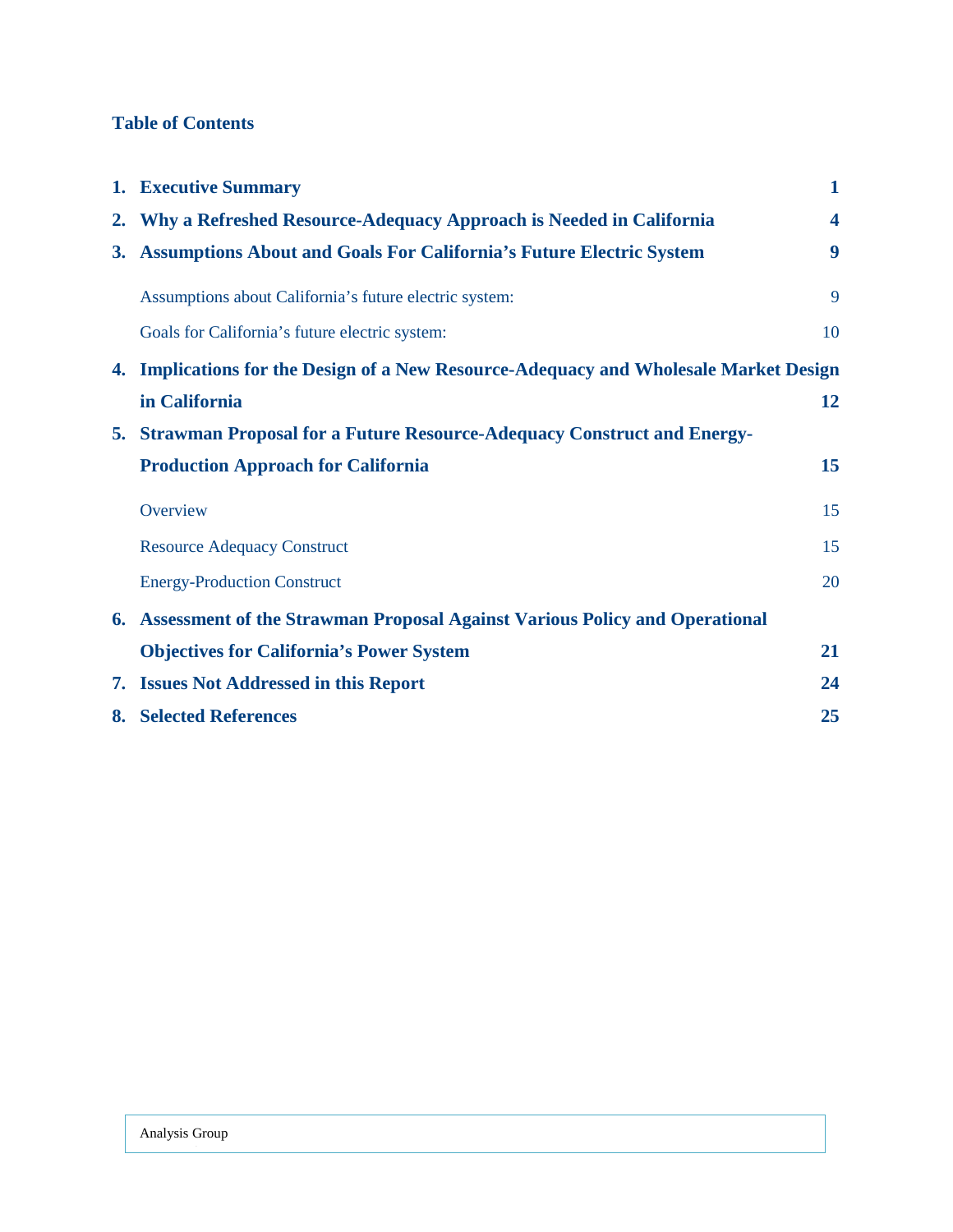## <span id="page-3-0"></span>**1. EXECUTIVE SUMMARY**

This white paper is intended to contribute to the on-going discussions among stakeholders in California regarding elements of policy and market design that may need to change to help ensure that California has an affordable and reliable power system in the future as it transitions toward much-deeper reliance on low-carbon energy resources and moves from highly centralized to more decentralized resource-procurement models.

In recent months and in light of the many changes underway in California's electric system, state policy makers, including the members of the California Public Utility Commission ("CPUC") and the California Energy Commission ("CEC"), have been actively considering what changes are necessary to address the combined challenges of keeping the lights on while also assuring that the state's consumers can afford to pay their electricity bills and that California can meet its clean energy goals. [1](#page-3-1)

Over the past 20 years, California has introduced significant changes into its electric industry structure, its sources of supply, the outlook for demand, and the state's goals for renewable energy and for decarbonizing its electric system.<sup>[2](#page-3-2)</sup> California is now experiencing accelerating consumer interest in turning to non-utility sources of electricity supply, driven by technology (such as rooftop solar) and/or policy (such as through Community Choice Aggregators ("CCAs") and the current, limited direct-access program).

California's investor-owned electric utilities ("IOUs") will soon provide electric supply to only two thirds of their distribution-service customers and, by the mid-2020s, may supply only 15 percent of electricity supply to the customers connected to their distribution systems.<sup>[3](#page-3-3)</sup>

These changes have introduced tensions in California's electric industry, notably with respect to what roles will be played and approaches will be relied upon by market participants, regulators and other state policy makers to assure that the state's future power system has adequate resources for reliable, efficient and affordable electricity supply, and without unfairly shifting costs among customers and disadvantaged communities. [4](#page-3-4)

This report describes a proposed "Strawman" for a future electricity market design in California that addresses both resource-adequacy ("RA") considerations as well as the operations of the wholesale

<span id="page-3-1"></span><sup>&</sup>lt;sup>1</sup> See, for example, statements by the CPUC President, the CEC Chair, and CPUC and CEC commissioners at two separate En Banc hearings held jointly by the CPUC and CEC on May 19, 2017 and on June 22: 2018. [http://www.cpuc.ca.gov/general.aspx?id=6442453394;](http://www.cpuc.ca.gov/general.aspx?id=6442453394) [http://www.adminmonitor.com/ca/cpuc/en\\_banc/20180622/,](http://www.adminmonitor.com/ca/cpuc/en_banc/20180622/)

<span id="page-3-2"></span><sup>2</sup> These changes are described in several recent reports: CPUC (Staff), "Consumer and Retail Choice, the Role of the Utility, and an Evolving Regulatory Framework Staff White Paper," May 2017 (hereafter referred to as "May 2017 Staff White Paper"); CPUC (Energy Division Staff), "Current Trends in California's Resource Adequacy Program: Energy Division Working Draft Staff Proposal," February 16, 2018 (hereafter referred to as the "February 2018 Staff Draft RA Proposal"); and CPUC (Staff), "California Customer Choice: An Evaluation of Regulatory Framework Options for an Evolving Electricity Market - Draft Green Book," May 2018 (hereafter referred to as the "May 2018 Green Book").

<span id="page-3-3"></span><sup>&</sup>lt;sup>3</sup> May 2017 Staff White Paper, page 3.

<span id="page-3-4"></span><sup>4</sup> California Public Utilities Code §365.1, §366.2, §366.3, and §380.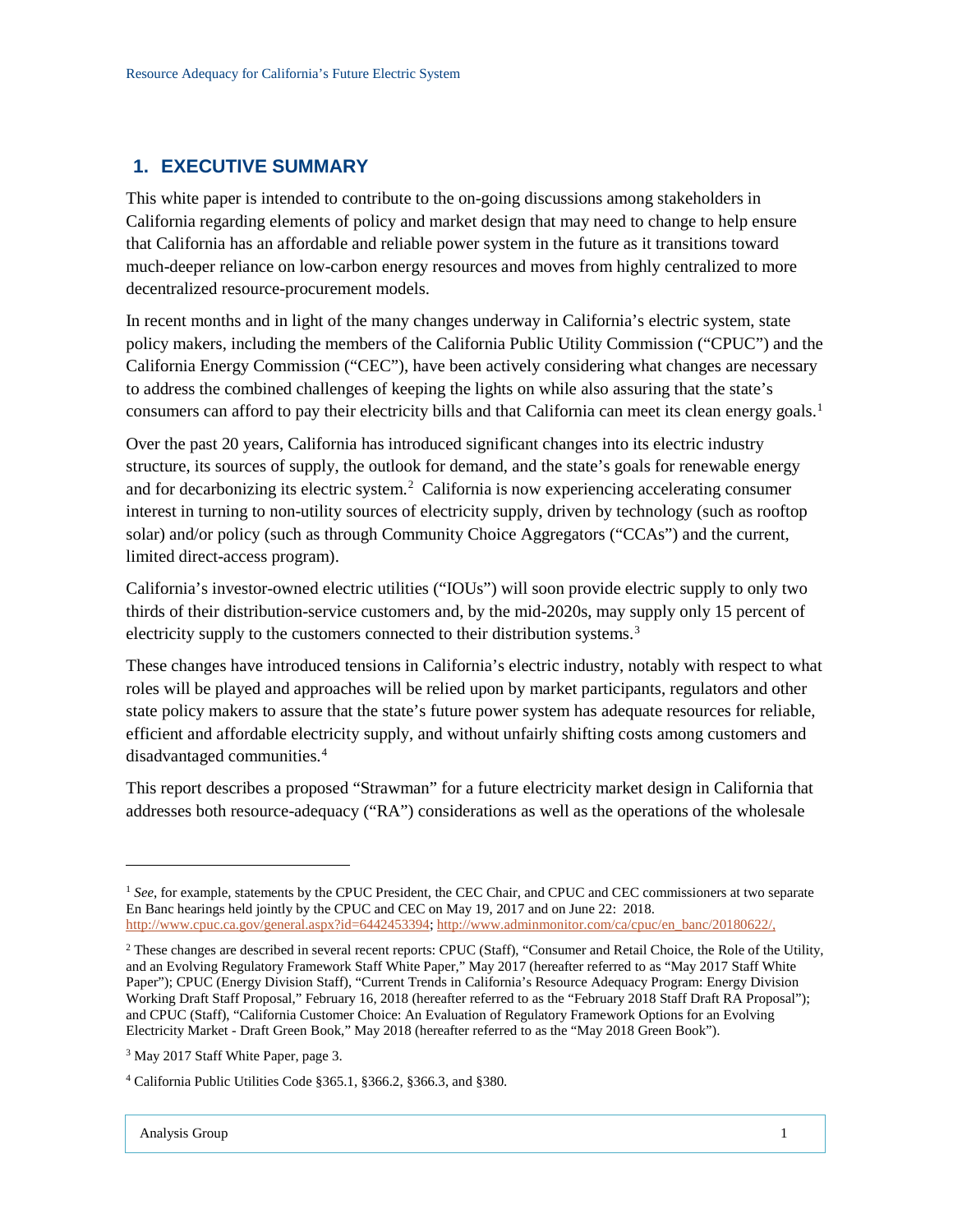power system, taking into account the particular features of the state's evolving institutional energysupply and industry structure.

The focus here is on an "end-state" structure for resource adequacy and for the operations of the bulk power system, rather than on the elements of the transitional steps or policies that will be needed to get from here to there. Although many specific statutory and regulatory policies might need to change to accomplish this new structure, the focus of the paper is on what the structure would look like, rather than on what might need to occur to get there. The development of this proposal has not been constrained by questions about what, if any, new statutory changes might be needed to enable its adoption and how to accomplish changes in state regulation of retail activities and federal regulation of wholesale activities.

The proposed Strawman incorporates a basic two-part structure for RA and energy production: It includes a "Resource-Adequacy Construct" and an "Energy-Production Construct." This two-part structure relies on a combination of cost-based and market-based elements to help assure that California's system operates reliably and efficiently as it provides affordable and clean power supply to consumers in a low-carbon economy.

This construct also relies upon a centralized entity (a "Central Buyer") as a mechanism to procure local and potentially other resources that are needed by electricity consumers for reliable electricity supply. This Central Buyer entity (e.g., a willing distribution utility; a new state power authority; a willing load-serving entity ("LSE"); California Independent System Operator ("CAISO")) in any transmission zone would conduct targeted solicitations to determine the portfolio of local resources needed to assure to assure reliable, as well as clean, supply to all customers in each zone.

The Strawman market design focuses on helping to ensure that California attracts and maintains the right type of resources in the right place in a future system that is quite different from the one that existed when the current electric-market structure and RA approach were put in place. And the proposal aspires to rely on economically efficient procurement and operating principles, with a recognition that market monitoring and/or regulatory oversight may be needed for resources that provide critical locational or operational attributes but possess market power.

The white paper describes assumptions about future trends in and goals for California's future electric system that have influenced the development of the proposed market and industry reforms. Those assumptions about and for California's future electric system have implications for why a new RA approach is needed and what it should look like. The Strawman Proposal is described in Section 5, followed by an assessment of how the proposal could enable the state's electric system to deliver affordable, reliable and low-carbon services to the state's electricity consumers and economy.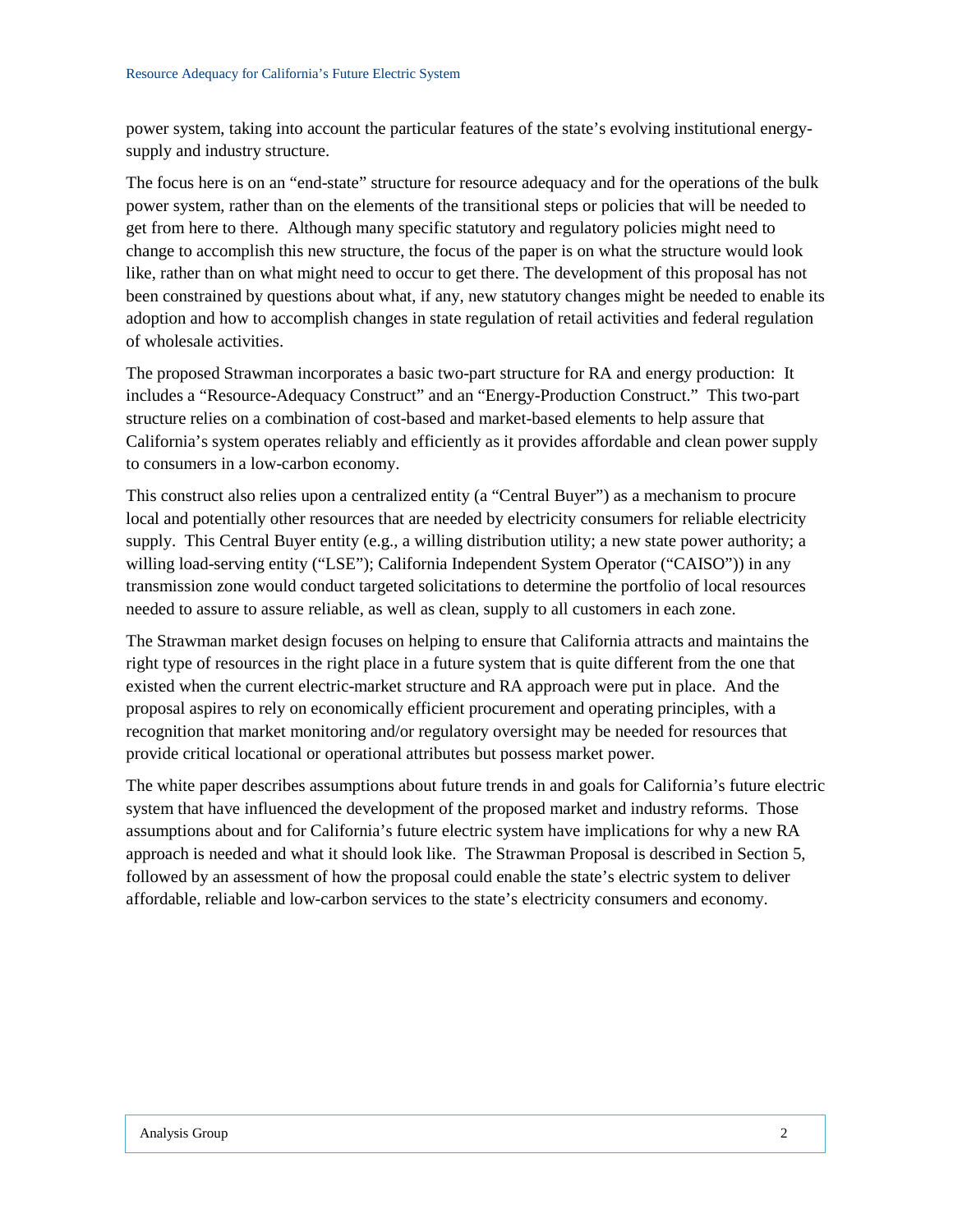#### **What is (and is not) addressed in this White Paper:**

This report examines an outlook for California's resource-adequacy and wholesale power-generation market design consistent with the state's least-cost and lowcarbon principles.

This report outlines the features of a specific proposal, recognizing that there may (and likely will) be other reasonable approaches to establishing a workable and efficient market design and industry structure.

This white paper does not directly address many issues that are part of the on-going discussions in California regarding the future of the electric market in the state:

- Customer choice
- Retail rate design
- Distributed energy resources ("DERs")
- Responsibility for provider-of-last-resort ("POLR") service
- The role of the utility in distribution-system planning, operations or markets
- Transmission system issues
- Western power markets

Nor does this paper describe the elements of the transition that would need to occur in California and in wholesale tariffs approved by the Federal Energy Regulatory Commission to arrive at the types of future resource-adequacy and market-design issues and outcomes described here.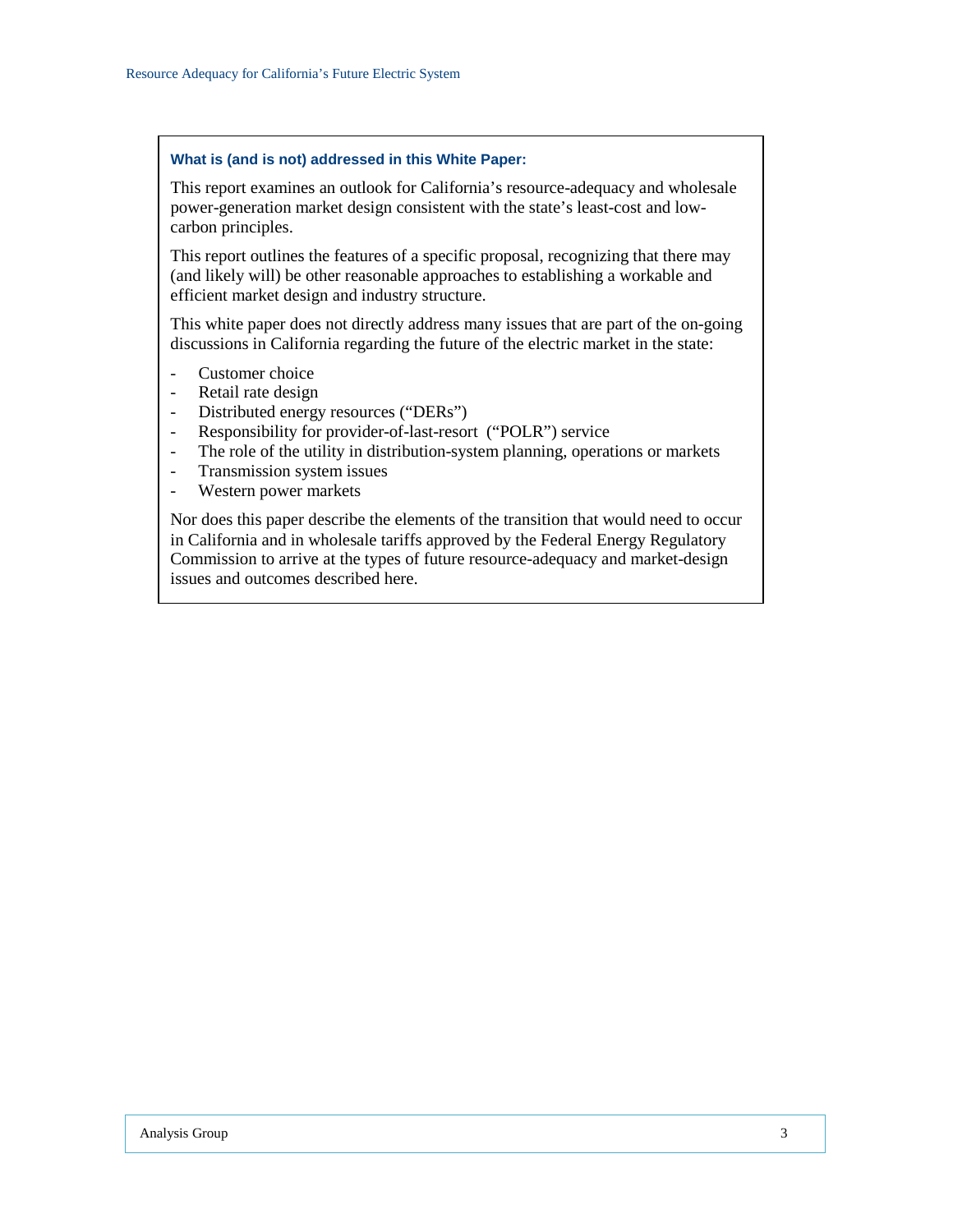## <span id="page-6-0"></span>**2. WHY A REFRESHED RESOURCE-ADEQUACY APPROACH IS NEEDED IN CALIFORNIA**

California's current RA program has its roots in the aftermath of the electricity crisis of 2000-2001. In that period, the state's electricity system experienced (among other things) significant wholesale price spikes after years of insufficient investment in capacity additions and declining reserve margins. On numerous occasions, there was literally insufficient capacity to meet customers' electricity requirements, and the CAISO managed voltage reductions, other emergency actions, and rolling blackouts to maintain the integrity of the grid.

In response, the California legislature directed the CPUC to perform several functions directly or indirectly relating to resource adequacy. The legislature enacted AB 57 in 2002 to reestablish the role of IOUs in procuring energy resources for their customers and required the CPUC to approve longterm procurement plans. And AB 380 in 2005 directed the CPUC to set reserve requirements for all LSEs in the state and to determine the appropriate means for ensuring investment in sufficient generating capacity.[5](#page-6-1)

Since then, the legislature has further amended the resource-adequacy requirements, and the CPUC has issued numerous decisions that establish the requirements that LSEs procure set amounts of resources for system, local and flexible needs, and that determine the terms and conditions under which IOUs procure and recover the costs associated with long-term resources for their customers. Additionally, SB 350 directs the CPUC to conduct integrated resource planning ("IRP") processes to plan how all LSEs will meet not only reliability, but also renewable-energy and greenhouse gas ("GHG") emission-reduction goals at lowest cost.

This overall framework has worked well from the point of view of resource adequacy and clean energy. In the years following the state's electricity crisis, reserve margins in the state have been robust and relatively stable electricity prices have resulted from efficient energy markets administered by the CAISO. California has achieved both energy-efficiency and clean-energy goals. And the state has done so in part through reliance on IOUs' procurement processes to help accomplish those outcomes.

But the framework now needs to be updated and changed (as the CPUC has explicitly acknowledged and begun to act upon in recent proceedings<sup>[6](#page-6-2)</sup>). California's RA construct and the state's broader wholesale electricity market structure were not designed for an electric system with the kinds of conditions that have been emerging over the past few years and which will likely accelerate in the future.

<span id="page-6-1"></span><sup>5</sup> Assembly Bill 380 (2005). The CPUC's jurisdiction over RA issues varies across the different types of LSEs in California. The CPUC does not supervise RA considerations for publicly owned utilities.

<span id="page-6-2"></span><sup>6</sup> *See* the CPUC's resource-adequacy docket Rulemaking 17-09-020, as well as the joint CPUC/CEC May 19, 2017 and June 22: 2018 en banc hearings.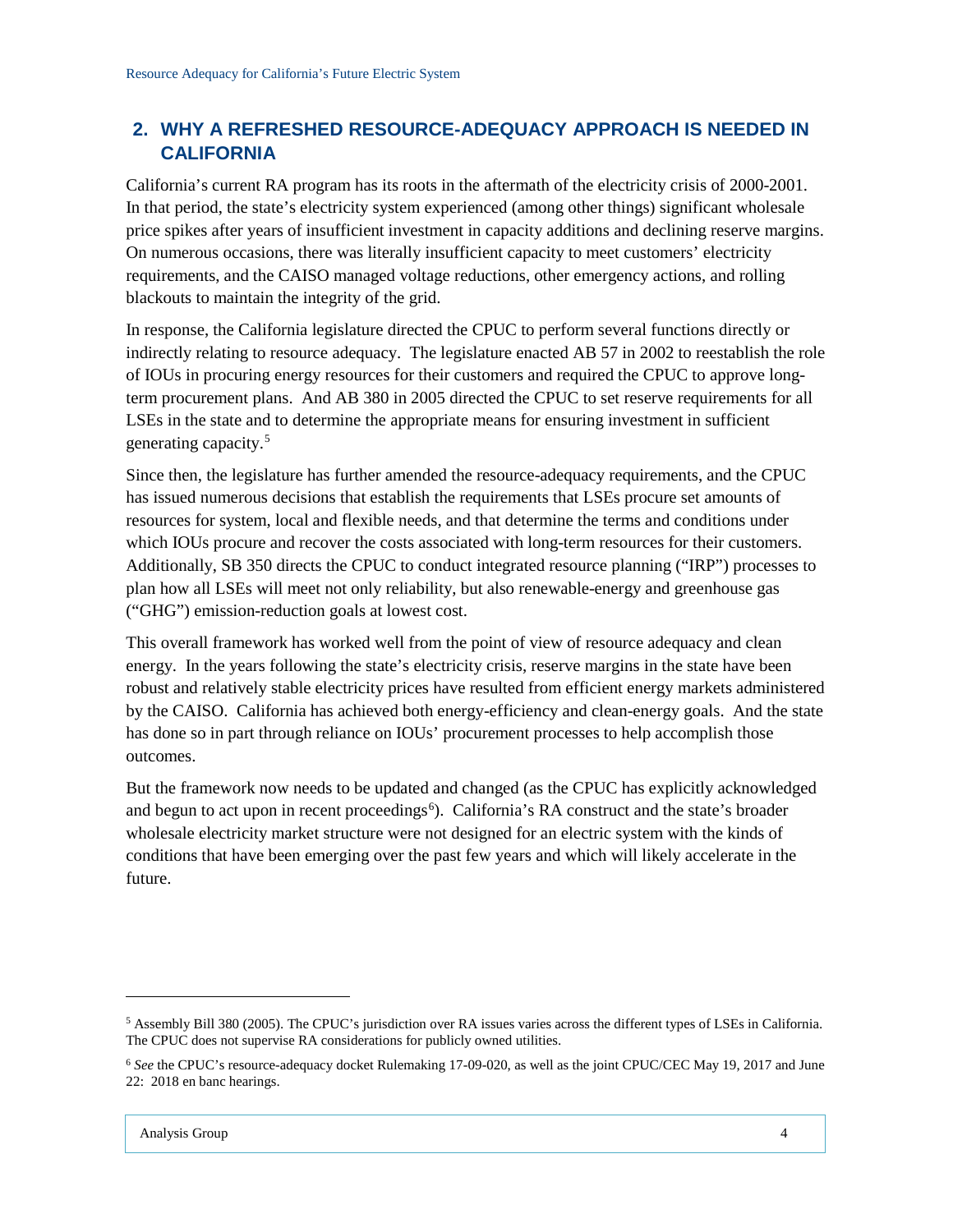These circumstances include:

 **Changing generating mix and supply:** For years, generating capacity has been entering into the wholesale market in large part due to policies for renewable energy, distributed energy resources, and low-carbon supply, but not necessarily in response to growth in demand and wholesale market economics. This has created a portfolio that is aligned with the state's clean-energy goals, but it has also created and maintained surplus capacity in the wholesale markets. Wind and solar resources are entering the market in large part due to the state's policies (such as Renewables Portfolio Standard ("RPS"), net energy metering and rate design). This is leading to the entry of significant capacity (e.g., central-station and distributed energy resources) with close-to-zero variable cost of operations and typically non-dispatchable, in advance of need from a traditional RA point of view.

Thus, California is projected to have a continuing surplus of capacity, with implications for prices in wholesale markets. With gas-fired generating units typically operating on the margin, low natural gas prices have led to (and are expected to continue to lead to) low locational marginal energy prices in CAISO's energy markets and a very-flat supply curve for substantial hours of the year. Plus, the upcoming once-through-cooling requirements for thermal generating units in California, in combination with increasing entry of distributed energy resources and low locational energy prices, will likely lead many fossil units to seek to retire, affecting the locational need for non-renewable capacity and energy with flexibility services available to the system.

But until there is a much-higher penetration of storage technologies and controllable loads, gasfired units' flexible operational capability will still be needed for integrating renewables and balancing loads, but with those units producing less power over time. And the CAISO has been entering into reliability-must-run ("RMR") contracts and Capacity Procurement Mechanism ("CPM") contracts to retain resources on the grid where they are needed for local reliability. A revised RA and wholesale power-market structure needs to address these changing conditions, which are likely to continue into the future.

 **Growing market dis-equilibrium:** These conditions are leading to a fundamental decoupling of short-run marginal costs from long-run marginal costs in California's electricity market. A number of conditions – surplus capacity in the CAISO footprint, the state's relatively flat supply curve, declining capacity factors at existing fossil units, and low revenues − are creating missingmoney challenges for many existing power plants, especially related to recovery of fixed costs for those units without long-term contracts and with little opportunity for true scarcity pricing in CAISO's energy market. It is unlikely, politically, that genuine energy-market scarcity pricing will be allowed to occur in California's wholesale energy markets, given typical concerns over whether those prices reflect true market conditions rather than market manipulation (and given the memories of the California electricity crisis.

Further, generating units needed to provide locational reliability and/or balancing services may have market power for providing local reliability and energy services. Such conditions can lead to gaming or other behaviors that are not consistent with markets or consumer protections. Thus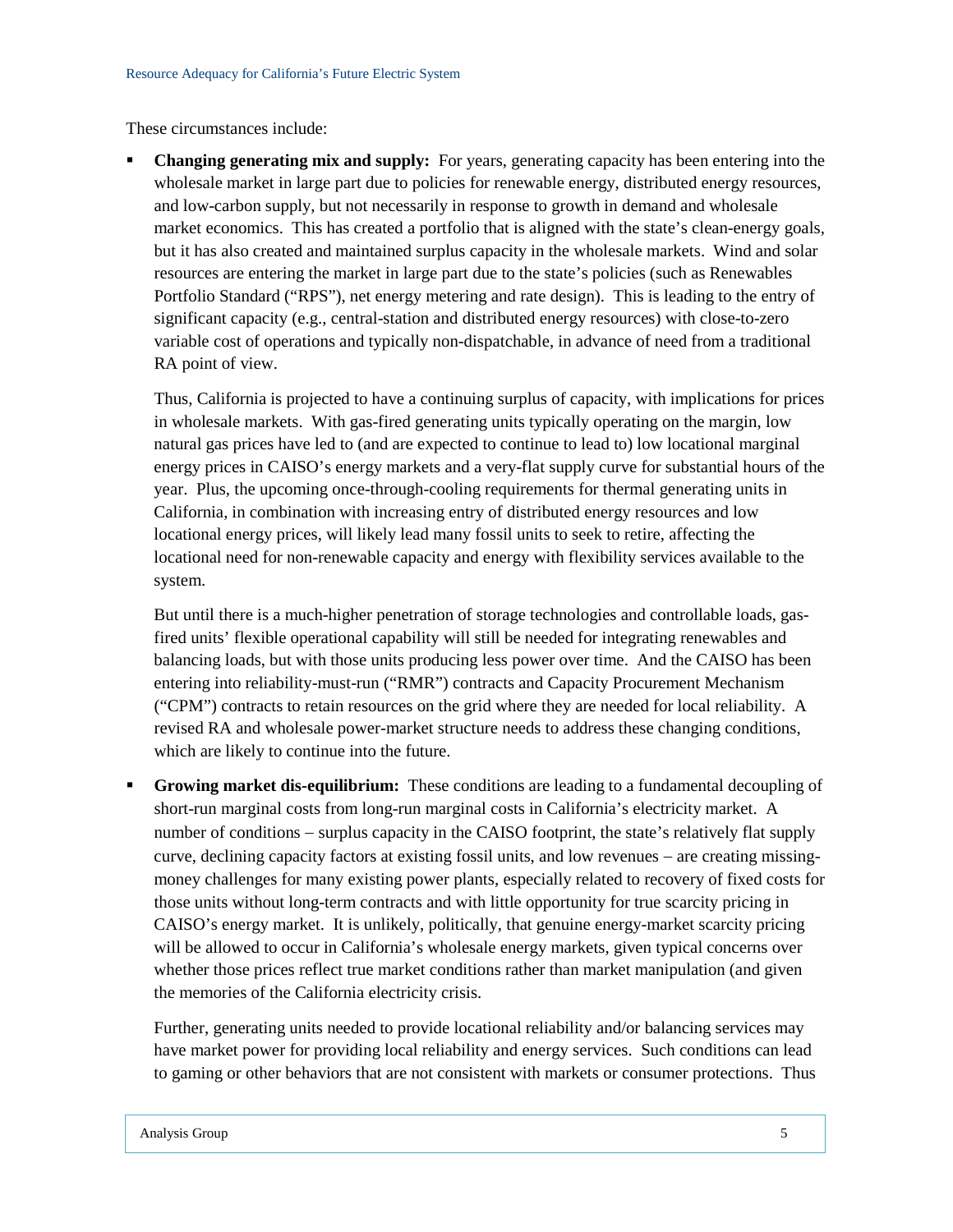a revised California electricity market design needs to take steps to prevent the exercise of market power for multiple products/services that RA suppliers provide. In some circumstances, the local monopoly context experienced by such units may require non-market based approaches (e.g., cost-of-service contracts with prescribed cost-based rules for bidding into CAISO spot markets).

 **Increasing customer migration**: Retail customers are migrating away from buying their power from traditional IOUs in California. Even though California policy makers took steps to end broad retail choice in the aftermath of the electricity crisis,<sup>[7](#page-8-0)</sup> many electricity consumers have found ways to exercise other options besides buying full, bundled electricity service from IOUs. As of 2017, nearly 5.8 million homes in California had installed rooftop solar, [8](#page-8-1) and starting two years from now, new homes in the state will be required to have solar panels.<sup>[9](#page-8-2)</sup> CCAs and Energy Service Providers ("ESPs") now provide supply to close to 25 percent of IOUs' customer loads, with the amount increasing each year.<sup>[10](#page-8-3)</sup> There is growing interest by some customers in expanding the state's current direct-access program (which is subject to statutory limitations and is not available to residential customers).<sup>[11](#page-8-4)</sup>

These changes, combined with the states' requirements for increasing supply from renewable resources, are leaving California IOUs long on generation resources in some elements, given their historical role in procuring long-term resources for customers in their geographic footprint. Given the outlook for continued customer migration away from IOUs' bundled service, a revised RA structure needs to address these changing conditions. The CPUC had begun to address this issue in its recent Track 1 order, where it has adopted new "refined" requirements for RA, including that: all jurisdictional LSEs that plan to serve load in a following calendar year participate in the year-ahead RA process; jurisdictional LSEs begin participating in a multi-year forward RA program as of 2020; and a central-buyer structure for multi-year local RA requirements be implemented effective for 2020 compliance.<sup>[12](#page-8-5)</sup>

<span id="page-8-0"></span> $\frac{7}{1}$  California open up its electric system to full retail choice in the late 1990s, but curtailed it for most customers in 2002 after the electricity crisis. *See* Assembly Bill No. 57 (2002) and the May 2018 Green Book, Appendix 1. Currently, direct access is available to non-residential customers, up to a limit established annually. California Public Utilities Code §365.1.

<span id="page-8-1"></span><sup>8</sup> California Fact Sheet from SEIA (Solar Energy Industries Association), available a[t https://www.seia.org/state-solar](https://www.seia.org/state-solar-policy/california-solar)[policy/california-solar.](https://www.seia.org/state-solar-policy/california-solar)

<span id="page-8-2"></span><sup>9</sup> Ivan Penn, "California Will Require Solar Power for New Homes," *The New York Times,* May 9, 2018, [https://www.nytimes.com/2018/05/09/business/energy-environment/california-solar-power.html.](https://www.nytimes.com/2018/05/09/business/energy-environment/california-solar-power.html)

<span id="page-8-3"></span><sup>&</sup>lt;sup>10</sup> May 2017 CPUC Staff White Paper, page 3.

<span id="page-8-4"></span><sup>11</sup> Hertzberg SB 237.

<span id="page-8-5"></span><sup>&</sup>lt;sup>12</sup> CPUC, "Decision Adopting Local Capacity Obligations for 2019 and Refining the Resource Adequacy Program," R.17-09-020, Decision June 21, 2018 (hereafter referred to as "Track 1 RA Order"), pages 24-33, 52. "This decision also makes minor changes to the Resource Adequacy program, and provides policy and procedural guidance for future tracks of this proceeding…[T]he Commission believes that there is value to having a multi-year local RA requirement to ensure that resources needed for reliability are procured in an orderly fashion, and intends to implement a multi-year local RA requirement in Track 2 of this proceeding. Although it is premature to spell out the details of such a requirement at this point in the proceeding, we can lay the groundwork to support implementation of a multi-year local RA requirement for 2020. We do not intend to adopt multi-year requirements for flexible and system RA in this proceeding at this time, particularly in light of anticipated changes to the flexible RA construct, but this decision does not preclude LSEs from procuring flexible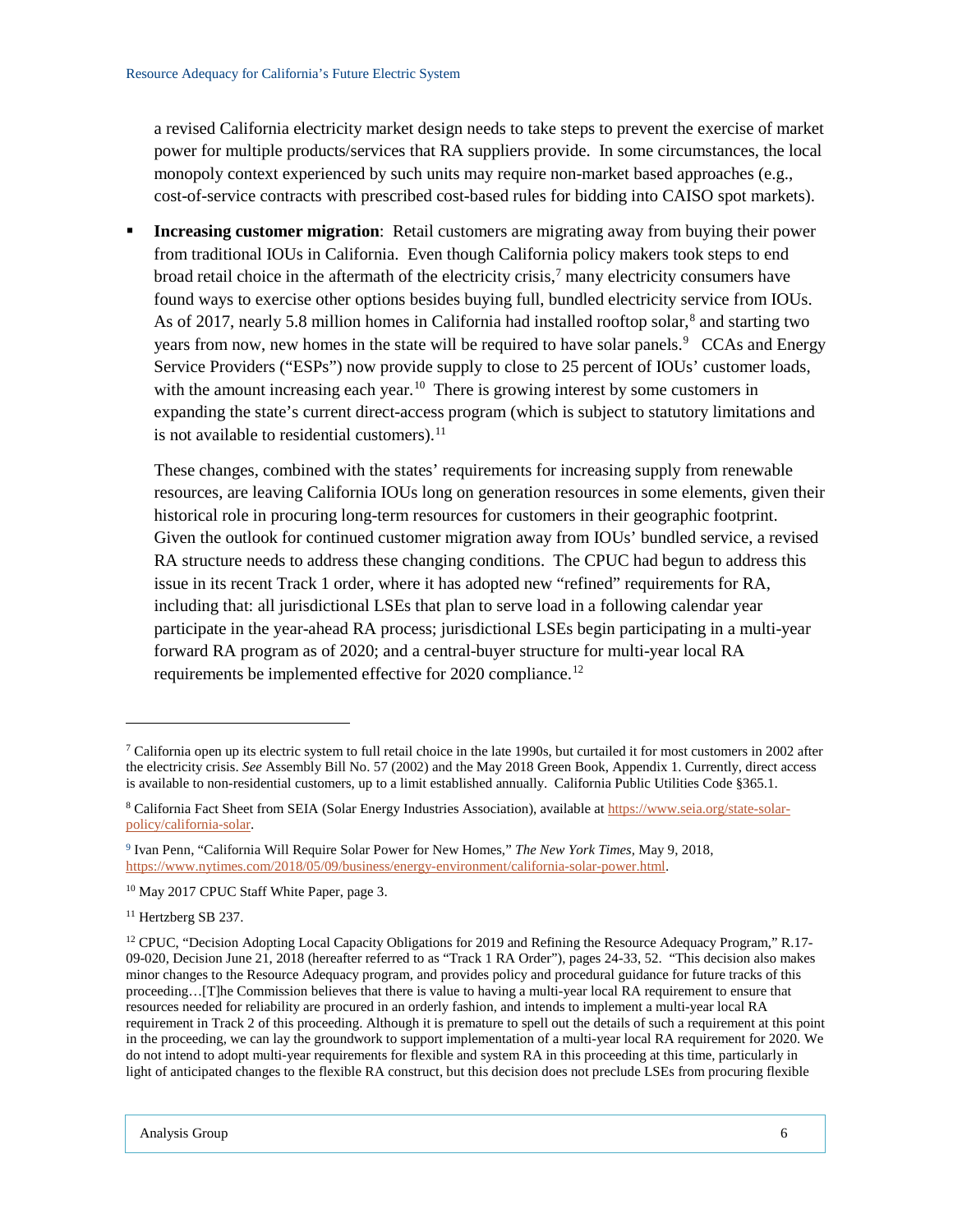- **Evolving resource-adequacy construct:** Increasingly, the current definition of RA and the current RA-procurement framework, which focuses based on summer peak-demand requirements and with CPUC oversight only over the IOUs' RA-procurement processes, is becoming misaligned with changing reliability needs (e.g., integrating variable energy resources) and changing load-serving responsibilities (with more loads shifting away from IOUs' provision of bundled service to its customers) in the state. One implication is growing concern about the inability of the current RA framework to produce the appropriate mix of resources (in the right places, right amounts, etc.). Also, the short-term character of most recent new RA commitments (e.g., less than one-year ahead) has caused the CAISO to implement stop-gap measures (including the RMR and CPM contracts needed for local reliability purposes). Finally, California's IOUs have different appetites with regard to continuing to play the RA-procurement role for meeting all retail customers' local RA requirements within those IOUs' service territories. The CPUC's ongoing RA proceeding is examining such issues.[13](#page-9-0)
- **Growing interactions across wholesale and retail parts of the electric system:** There are uncertain trends with regard to the interaction between growing amounts of distributed energy resources ("DERs") and the wholesale markets in California, as well as between California's system and other parts of the Western region. Areas of uncertainty include not only the implications for additions to the bulk-power transmission system (e.g., is more needed or less needed in the future?) and the role of the distribution-system operator (and/or LSEs) in coordinating the RA and operational features of DERs vis-à-vis wholesale system conditions.
- **Increasingly complex institutional and procedural landscape.** California has a multiple set of regulatory actors, service providers, processes, and programs that complicate the environment in which resource determinations are made and acted upon by actors in the private sector and in civil society. These many institutions, programs, and policies affect which resources will be maintained, retire from or enter the market, with the potential for inconsistent outcomes and tensions in California's electric system. For example:
	- The number of LSEs is growing year by year, with different aspirations for their supply mix and different capabilities to undertake long-term resource commitments.

attributes of capacity that is procured to meet the local RA requirements. In fact, when an LSE procures capacity to meet its multi-year local RA requirement and that local capacity is capable of flexibility, the LSE should procure the flexible attributes along with the local capacity." Track 1 RA Order, pages 2, 28.

<span id="page-9-0"></span><sup>&</sup>lt;sup>13</sup> The Commission has just issued its order in Track 1 of the RA proceeding. (Track 1 RA Order). In the next two phases (the second of which is now underway), the Commission will consider "more complex and slightly less time-sensitive modifications and refinements to the Commission's RA program." CPUC, "Scoping Memo and Ruling of Assigned Commission and Administrative Law Judge," R.17-09-020 (hereafter referred to as the "RA Proceeding Scoping Memo"), page 7. Among other things, the Track 2 proceeding is anticipated to address implementation issues relating to Multi-Year Local RA Requirements and any related refinements to Local Area Rules, including (among other things) seasonally varying Local Capacity Requirements and increased transparency regarding which resources are essential for local and sub-area reliability (and for which there might be more targeted consideration of potential alternatives to highly polluting plants located in disadvantaged communities). RA Proceeding Scoping Memo, pages 7-8.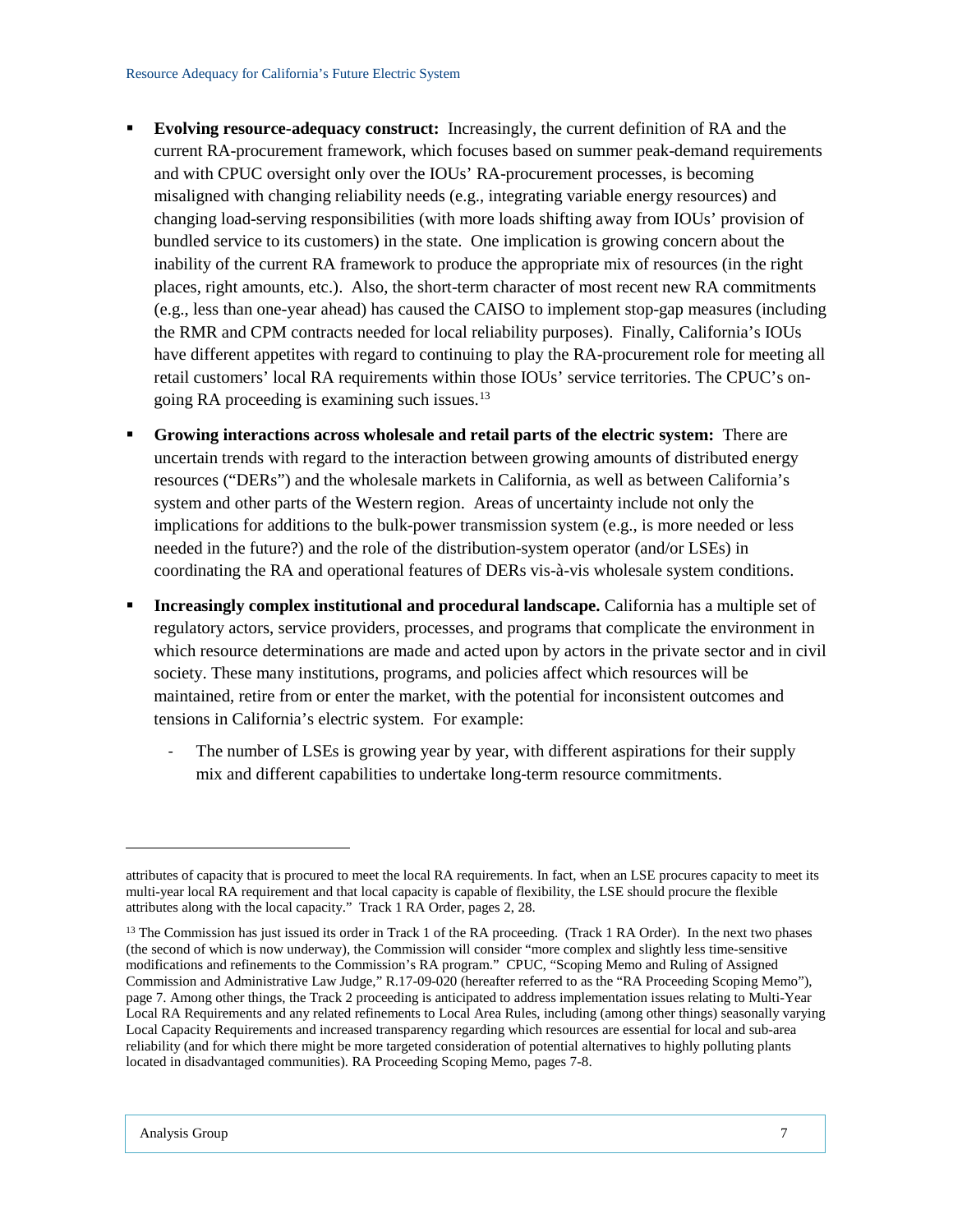- The timing of RA processes and procurement cycles, aimed at assuring the availability of different types of resources in future time periods, is sometimes out of sync with the timing of decisions about the disposition of existing resources given the different end-dates of many existing long-term contracts.
- The IRP processes that influence LSEs' portfolios for providing reliable, low-carbon and least-cost supply have 2-year procedural time frames that are somewhat in tension with the fast-changing dynamics of California's electric-industry landscape. And the CPUC lacks the authority to directly control the procurement activity of non-IOU participants.<sup>[14](#page-10-0)</sup>
- The CAISO's annual Transmission Planning Process ("TPP"), conducted in coordination with the CPUC and CEC,<sup>[15](#page-10-1)</sup> relies on detailed analyses over a 10-year planning horizon and has implications for investment in long-lead-time elements on the high-voltage grid and for the types of resources that may be required for reliability in various parts of the system.
- Myriad regulatory policy and technological developments affect the timing, location and types of DERs entering into the distribution systems of IOUs in California.

These many trends underway − a changing generation mix and supply, growing market disequilibrium, increasing customer migration, an evolving resource-adequacy program, growing interactions across wholesale and retail parts of the electric system, and an increasingly complex institutional and procedural landscape − provide a strong rationale for a revised RA and electricmarket structure in the future.

<span id="page-10-0"></span><sup>&</sup>lt;sup>14</sup> See the CPUC's "Decision Setting Requirements for Load Serving Entities Filing Integrated Resource Plans," Order Instituting Rulemaking to Develop an Electricity Integrated Resource Planning Framework and to Coordinate and Refine Long-Term Procurement Planning Requirements, R.16-02-07, Decision February 8, 2018.

<span id="page-10-1"></span><sup>&</sup>lt;sup>15</sup> CAISO describes this coordination process as: "The 2017-2018 planning assumptions and scenarios were developed through the annual agency coordination process the ISO, CEC and CPUC have in place and performed each year to be used in infrastructure planning activities in the coming year. This alignment effort continues to improve infrastructure planning coordination within the three core processes: • Long-term forecasts of energy demand produced by the CEC as part of its biennial Integrated Energy Policy Report (IEPR), • Biennial integrated resource plan proceedings (IRP) and long term procurement plan proceedings (LTPP) conducted by the CPUC, and • Annual transmission planning processes performed by the ISO." CAISO, 2017-2018 Transmission Plan, March 22, 2018, page 4.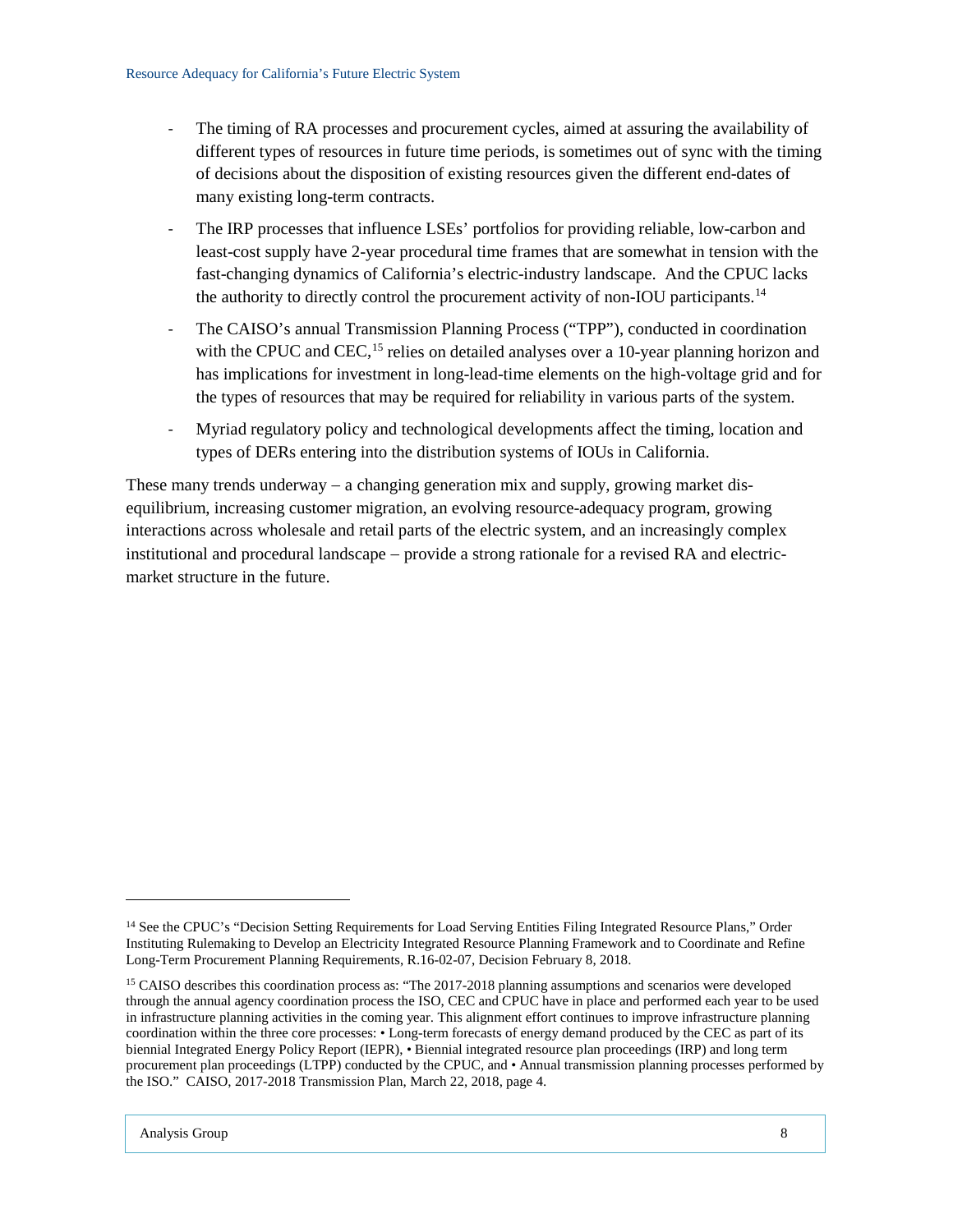## <span id="page-11-0"></span>**3. ASSUMPTIONS ABOUT AND GOALS FOR CALIFORNIA'S FUTURE ELECTRIC SYSTEM**

In light of the changes underway in the industry, this report's proposed Strawman approach has been informed by the author's assumptions about characteristics of the future electric system, its operations and its participants. It has also been designed with certain goals in mind (which the author views as consistent with state policy makers' aspirations for the electric system and for consumers). The assumptions about future conditions and the goals for a healthy electric system have implications for what (and why) changes are needed in the California's resource-adequacy and wholesale market structure (which are described in the next section).

#### <span id="page-11-1"></span>**Assumptions about California's future electric system:**

- **The role of electricity in California's economy**: Consistent with the state's policies for decarbonizing its economy, it is likely that the role of electricity will expand in California's energy mix (including into transportation, buildings and industrial processes) and that the future electricity system will need to rely on increasing supplies of low-carbon resources. To play that role, the electric system will need to remain reliable and electricity will need to be affordable.
- **State policies affecting generation resources:** California's RPS requirements will continue to pull increasingly renewable resources into the power system, presumably through long-term contracts with LSEs. The contracts will likely be needed to finance capital-intensive projects, given the outlook for relatively low wholesale electric-energy prices (which in turn results from increasing supplies of non-dispatchable capacity with close-to-zero variable cost of operations, of low wholesale prices for natural gas, and a very-flat supply curve for substantial hours of the year). Many of the state's fossil units are likely to seek to retire, affecting the locational need for non-renewable capacity and energy with flexibility services available to the system and in some cases the need for RMR contracts to keep plants in place where needed for operational reliability. Until there is a much-higher penetration of storage technologies and controllable loads, California's gas-fired units' flexible operational capability will still be needed to maintain reliability by integrating renewables and balancing loads, but with those units producing less power (and emissions) over time.
- **Wholesale market and operations more generally**: Although security-constrained economic dispatch will likely continue, with carbon prices internalized into the cost of production, price formation in the state's electric energy market may need to be re-examined, considering the expected large volume of resources providing energy at zero (or even negative) marginal cost and the likely existence of particular non-renewable resources that have market power in certain parts of the state. Presumably, the Federal Energy Regulatory Commission ("FERC"), which has jurisdiction over price formation in the CAISO energy and ancillary services markets, will need to entertain proposals that reflect and accommodate the changing conditions in the electric industry in California.
- **Utility roles:** Distribution utilities will continue to provide monopoly distribution and regulated transmission service, and serve as the distribution system operator.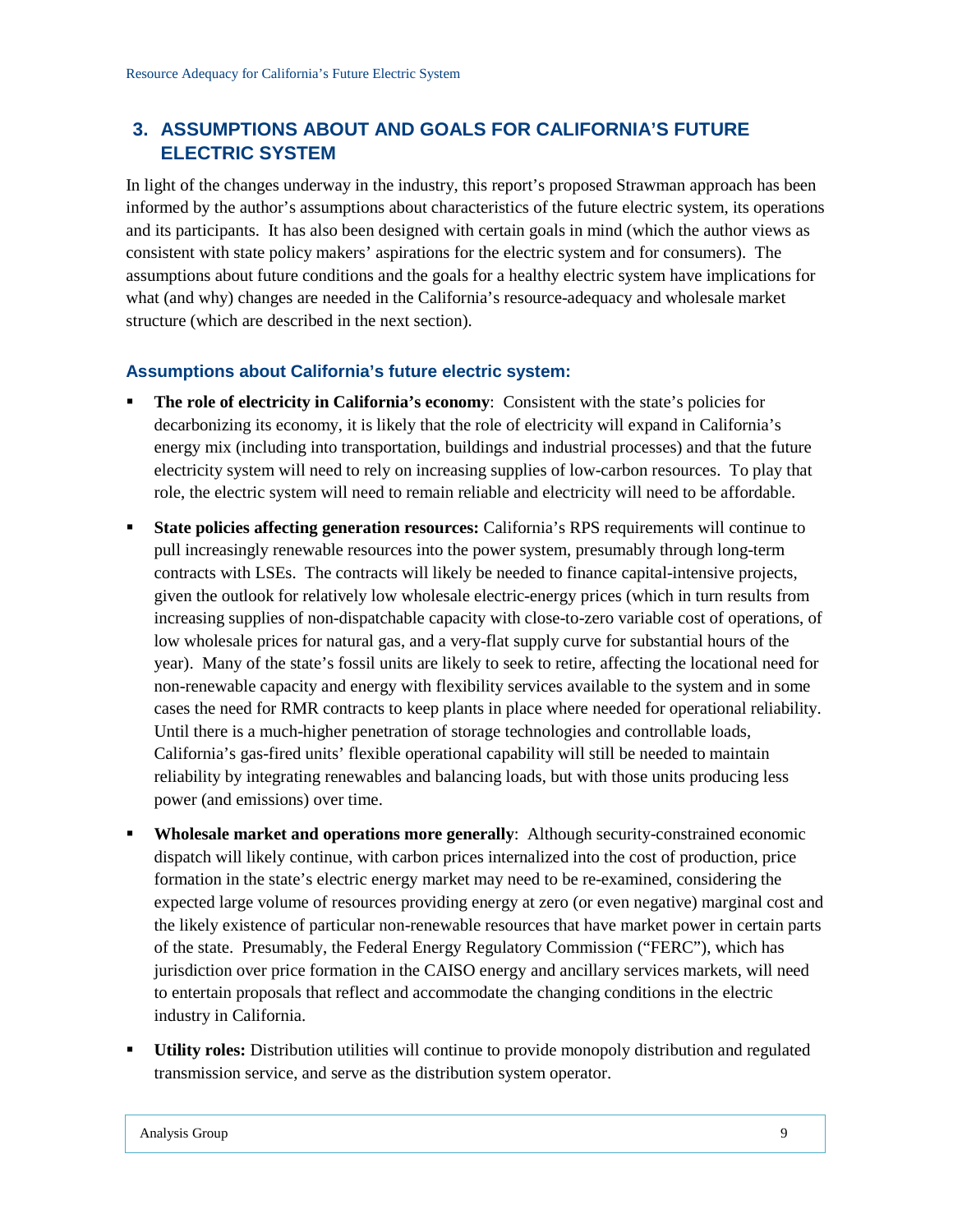- **Continued customer migration**: Technology options and customer preferences are likely to continue the push for customers to find options besides bundled electricity service from their local electric utility.
- **Level playing field:** To avoid market distortions and negative unintended consequences for the electric industry and its customers, the state's policies will need to assure a level playing field in which retail customers and potential service providers make informed and efficient decisions about their preferred provider of commodity supply. This is consistent with California's statutory requirements about avoiding cost-shifting from one group of customers to another. In the longterm, California policy makers will likely also face decisions with regard to what entity holds the obligation to be the "provider of last resort" ("POLR") or to provide back-stop commodity service, including in situations where CCAs or other LSEs cannot or do not continue to provide energy service to their customers.

#### <span id="page-12-0"></span>**Goals for California's future electric system:**

The bedrock goal for California's electric system in the future is that it must be capable of supplying and delivering reliable, affordable and low-carbon electricity to consumers, even as it enables customers to play active role in managing and providing their own supply.

From a market-design point of view, there are several principles for resource-adequacy and wholesale market design to accomplish that core goal, consistent with the conditions likely to exist in the industry in the future. The market structure should:

- *Support public policy objectives*: The market design should incorporate elements that directly or indirectly create incentives that support state policy goals (such as reducing GHG emissions from the power sector and the broader economy, reducing inequities associated with adverse impacts of emitting generating resources on local communities, assuring reliability and resilience).
- **Promote efficient electric-resource investment and operations:** Any market structure should create incentives for efficient operation of the grid in the short run and investment in the long run. At the same time, the structure must also support additional regulatory mandates to incorporate policy-preferred resources/infrastructure that are otherwise uneconomic. The structure must support cost recovery and should do so through market-based means to the extent possible, create incentives for efficient performance of the elements on the system, send appropriate signals to capital markets, and encourage operations that use of the lowest-cost resources first.
- *Assign risk fairly and efficiently***:** Power markets and regulation should provide equitable treatment with respect to risk across producers and consumers, including for consumers who lack the resources and options to by-pass the grid for part or all of their service. To the extent reasonable and practicable, financial risk would be assumed by those market participants best positioned to mitigate it.
- **Mitigate the exercise of market power:** Markets and regulation should avoid the presence of, or mitigate the exercise of market power so as not to undermine markets and render them unable to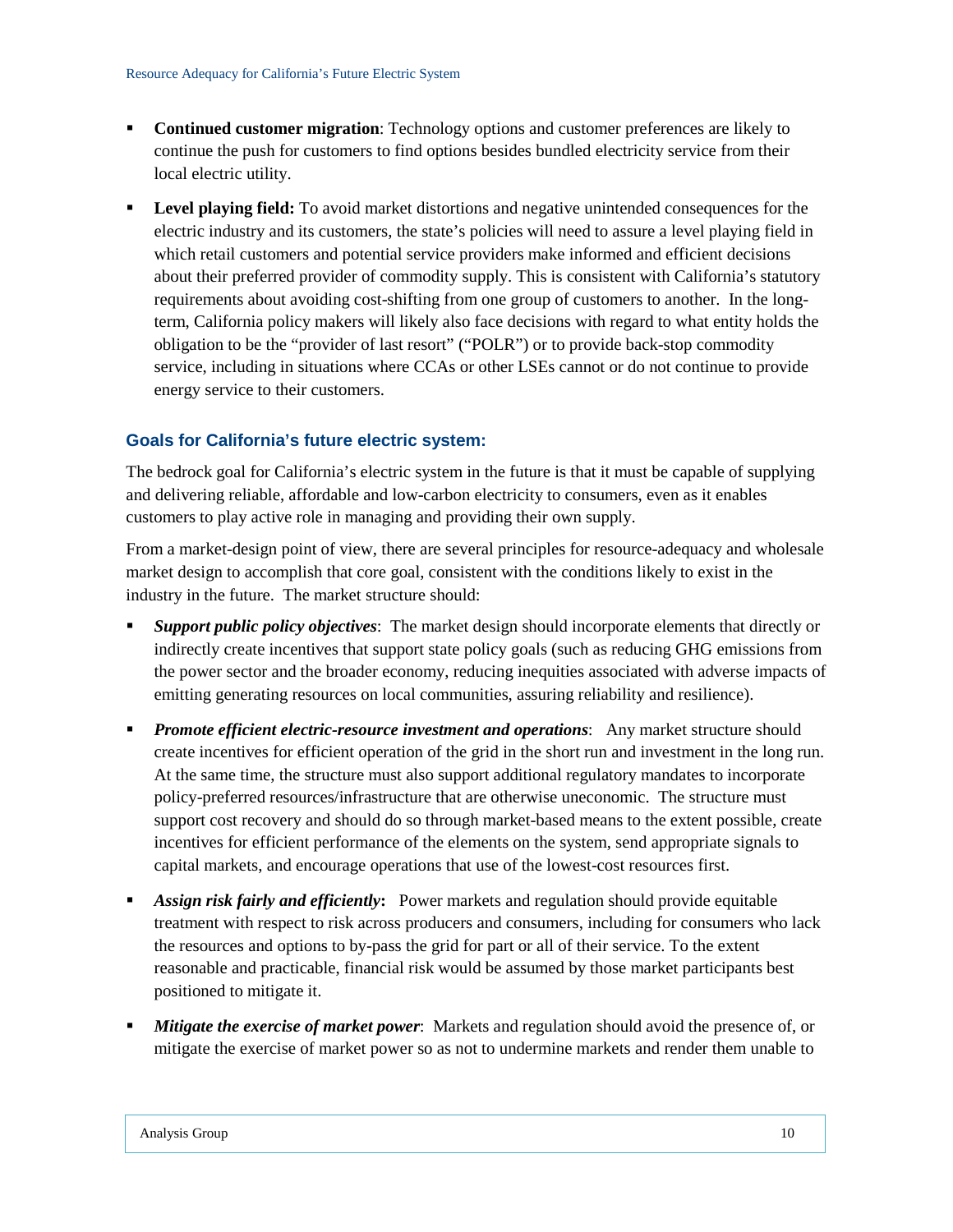produce competitive prices for those products in which market power exists. Where marketpower cannot be eliminated, regulation must step in to avoid uncompetitive prices.

**P***romote innovation and be robust to alternative futures*: Markets and regulation should accommodate and promote innovation. The investment climate will benefit from establishing a market structure/construct that can perform well under a diverse set of possible future electricity sector configurations (including different pace and content of future states: Deep DERs? Load growth due to new electric end-uses (e.g., electric vehicles)? Pressures for broadening the size of the regional market? Pace of improvements in cost and performance of storage? Level and character of participation of demand side resources in the market?)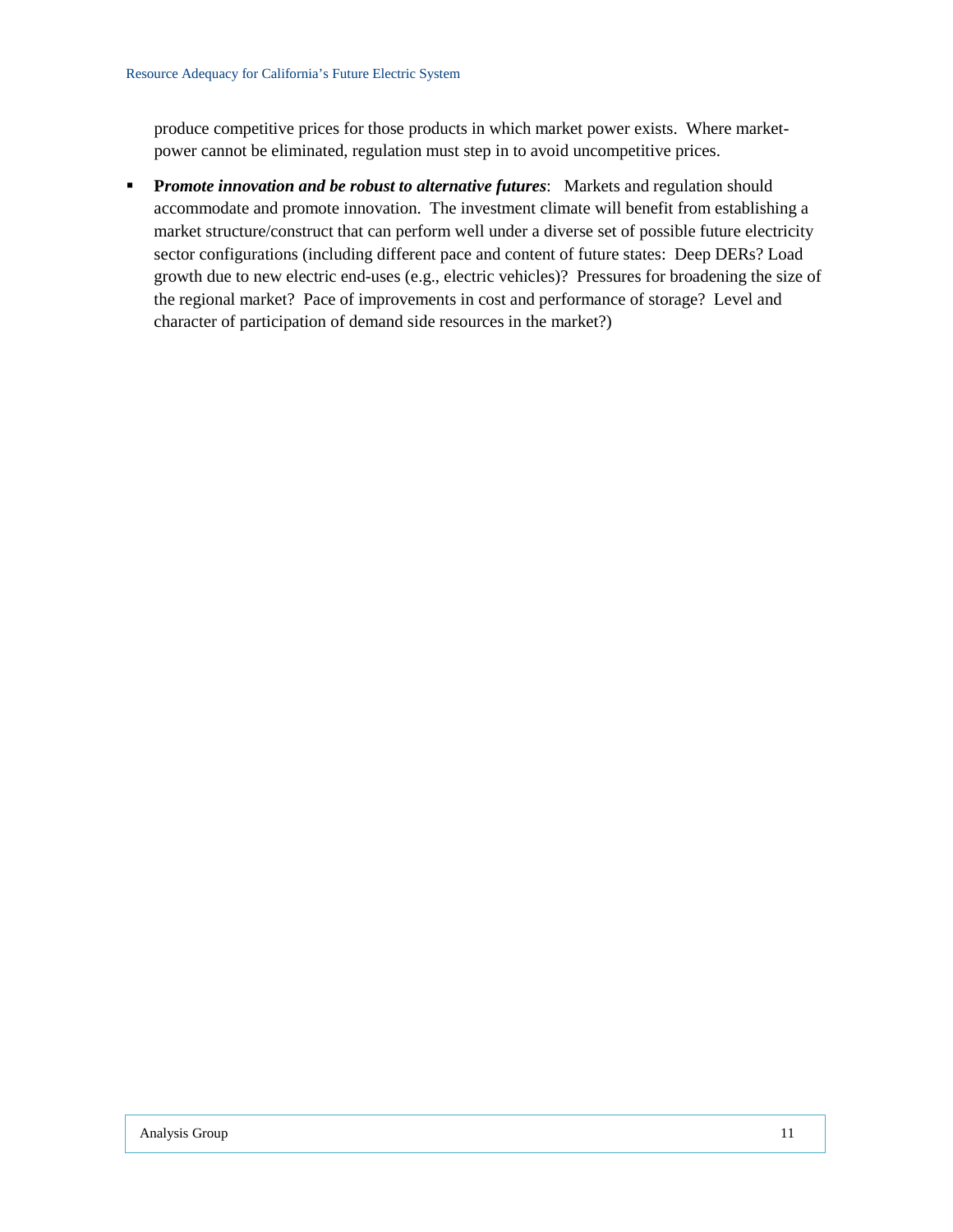## <span id="page-14-0"></span>**4. IMPLICATIONS FOR THE DESIGN OF A NEW RESOURCE-ADEQUACY AND WHOLESALE MARKET DESIGN IN CALIFORNIA**

These assumptions about California's future electric system have important implications for the need to evolve the state's resource-adequacy and wholesale power market design.

First, although the CPUC is already introducing changes into the operations of the RA program in the near term, the definition of RA will need to further evolve, to better reflect the changing character of what it means to assure the adequacy of resources at all times and in all places on the grid.

The current RA approach focuses on assuring sufficient capacity to cover peak load and reserve requirements on an annual and monthly basis (e.g., through system resources). And although the approach recognizes and solicits for certain aspects of capacity (e.g., certain geographical and operational needs of the electric system), it does not account for other attributes of resources (such as heat rate, emission rates, impacts on disadvantaged communities) that make them more or less suited to support the changing character of the electric system and the state's significant energy and economic needs and objectives.

Under the surplus system-level capacity conditions that currently exist and that are anticipated in California over the next few years,<sup>[16](#page-14-1)</sup> and with declining amounts of existing resources under longterm contract, it is possible that solicitation of the lowest-priced resources to meet current RA capacity requirements will not result in the selection of resources that are better suited to support the system in the longer term, especially if the RA contracting continues to be largely limited to annual and monthly terms. Without certainty of contracts, some of those resources best suited to meet future needs might not be able to continue in operations, and instead resources with lower current operating costs may be retained even though they are not effective at meeting future needs. Because California has a priority objective to reduce carbon emissions, it must ensure that a long-term plan exists to support and retain the flexible and location-specific power plants that most cost-effectively ensure reliable grid operations as more carbon-free resources are developed.

Going forward, a future RA approach must retain some aspects of the current approach while also incorporating new elements. Like today, tomorrow's RA construct/structure will need to continue to take into account elements that reflect the near-term operational needs of the system: the attributes of the resources including their physical location and their performance characteristics (e.g., flexibility; dispatchability) and the portion of the grid (e.g., load pockets; distribution versus transmission) to which resources are connected.

But that future RA structure should also take into account additional characteristics of (or services provided by) resources that will be needed to support the system for some number of years into the future. The evolving RA structure needs to support retirement of some carbon-emitting resources in the near term while retaining those resources with operating and/or locational attributes that are needed to support reliable, clean and affordable electricity for California's future. And the RA

<span id="page-14-1"></span><sup>16</sup> *See*: February 2018 Staff Draft RA Proposal, pages 29-41; North American Electric Reliability Corporation, "2017 Long-Term Reliability Assessment," page 73.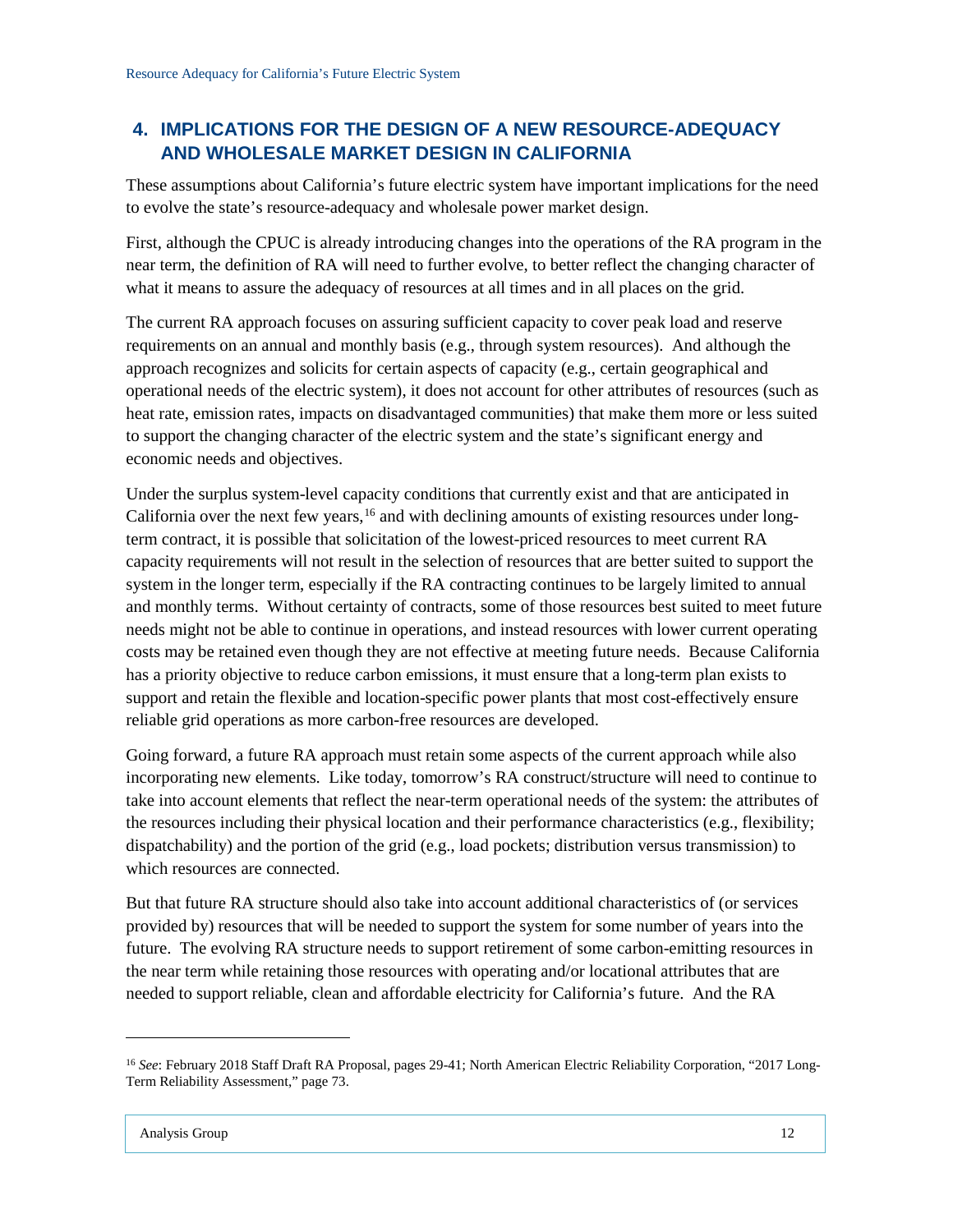structure needs to consider the need to retain some gas-fired capacity on the system in the future, to serve as an insurance policy: establishing a mechanism to compensate an owner to keep the capacity available, without expecting it to operate very often, if at all, outside of certain emergency conditions or extenuating circumstances.

Further, a new RA/market structure needs to balance the important role that California policy makers play in shaping resource preferences for RA while also ensuring that some entity (e.g., a new state power authority, a distribution utility, a designated load-serving entity ("LSE"), the CAISO, or some other player) has responsibility for meeting reliability obligations that are not conducive for allocation to all LSEs as part of California's RA program.

For example, if an existing quick-start fossil peaking unit or package of demand-response ("DR") services were needed to support local-area reliability, it might be highly impractical or inefficient to expect each and every LSE to procure its load-weighted share of the peaker's capacity. Instead, some designated entity would likely be better situated to procure the peaker or DR resource to ensure its locational availability and allocate the net cost of operations fairly to all benefiting customers through a regulatory mechanism.

As the CPUC recently noted on page 32 of its Track 1 RA Order, "we believe that a central buyer system – for at least some portion of local RA – is the solution most likely to provide cost efficiency, market certainty, reliability, administrative efficiency, and customer protection."

For resources subject to new policy mandates (e.g., storage RA; a fossil peaker maintained for capacity and with operations constrained to emergency conditions), the central-buyer approach might also be attractive as a way to efficiently procure and fairly pay for the mandated assets and RA capabilities. Such a central-buyer approach could also make it easier (than a decentralized procurement process for local RA resources) to consider wires versus non-wires solutions to resolve local reliability needs.

A central buyer might also be considered a back-stop procurement agent for other types of reliability needs (e.g., flexible RA) that cannot be readily allocated to all LSEs.

Also, to the extent that LSEs, for example, were to lack either the means (e.g., credit-worthiness) or appetite for entering into long-term contracts tied to certain local RA needs and requirements, then the central buyer could carry out such procurement and contracting functions with respect to needed RA and the benefits and costs of the procured resources allocated on a load-weighted share basis to all customers. Such an approach might help to evolve the state's RA regime to align it with the changing character of the system and its evolving set of LSEs.

If the definition of RA in California's electric industry were to continue to evolve away from its historical focus on ensuring coverage of annual and monthly peak demand and reserve requirements and toward a construct that more explicitly ensures the adequacy of different types of resources (e.g., flexible, local, low-carbon) to meet system requirements around the clock, then the CPUC might also be able to evolve its influence over all LSEs' support for long-term resource commitments in different places and time frames.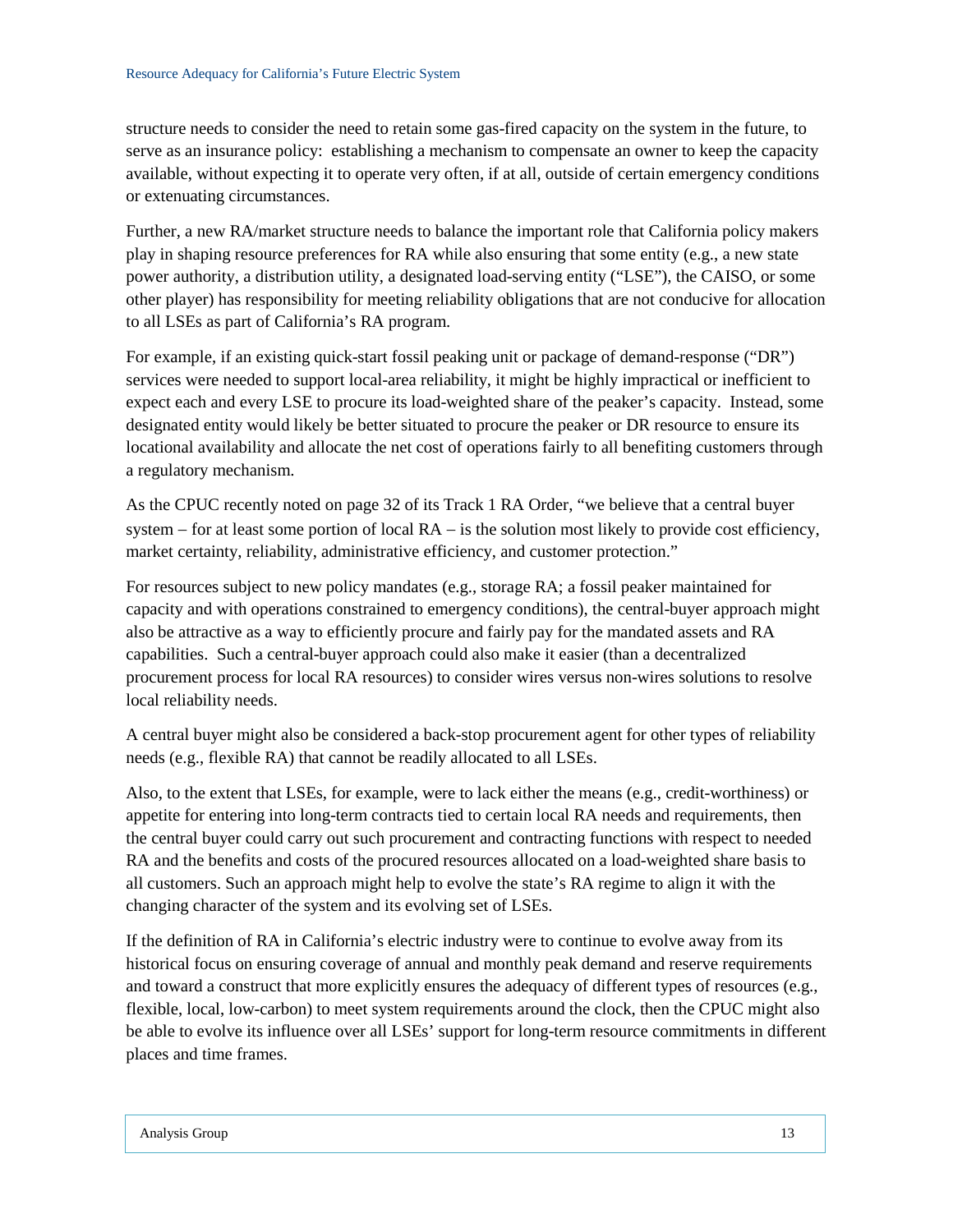In moving in this direction, it would be necessary, of course, to address concerns of the CPUC and other state policy makers with regard to the CPUC's ability to execute on this agenda. The CPUC has limited (and still being defined) regulatory oversight on the procurement activities of ESPs and CCAs that service CPUC-jurisdictional load, but the CPUC can influence such procurement through its RA program requirements. The CPUC does not have oversight over the RA responsibilities of publicly owned utilities in California.[17](#page-16-0)

In this overall context, CAISO could continue to play an important role in analyzing the system's suite of RA resources relative to the needs identified by the CPUC, and to calculate the amounts that all LSEs together (and importantly, each LSE individually) must provide to satisfy those various requirements, and if necessary, what is required to back-stop short-term resource procurements across the state. CAISO might need to evolve its TPP process to encompass local RA planning. And if the CPUC were not authorized to expand its role over all LSEs (including publicly owned utilities), then the CAISO might end up needing to play a larger role to assure resource adequacy in the state.

Finally, the changes described here would need to be crafted a way that can gain approval by the FERC for those aspects of the approach that would fall under its jurisdiction under the Federal Power Act.

The Strawman proposal has been developed with these various implications and issues in mind. It is intended to be one approach to addressing the challenges of meeting California's multiple requirements for reliable, affordable and clean energy. There may be (and likely are) other reasonable approaches, including implementation of a centralized capacity market.<sup>[18](#page-16-1)</sup>

<span id="page-16-0"></span><sup>&</sup>lt;sup>17</sup> This situation may create incentives for some LSEs (such as CCAs) that are under the jurisdiction of the CPUC to explore non-jurisdictional status through municipalization of the distribution system.

<span id="page-16-1"></span><sup>&</sup>lt;sup>18</sup> Various groups, scholars and analysts have begun to characterize appropriate designs for electricity markets with high penetration of high-capital-cost, low-variable-cost and low carbon emission resources. Notable examples include recent papers from experts at the National Renewable Energy Laboratory ("NREL"), scholars at Resources for the Future ("RFF"), analysts (Brendan Pierpont and David Nelson) at the Climate Policy Initiative ("CPI"), from an industry expert (Steve Corneli), and a fellow (Eric Gimon) at Energy Innovation LLC. Additionally, the staff of the CPUC has recently issued a white paper that describes a multi-year local RA framework for the state. *See:* Bielen et al., "The Future of Power Markets in a Low Marginal Cost World," Resources for the Future, RFF WF 17-26, December 2017; Corneli, "Efficient Markets for High Levels of Variable Renewable Energy," *Forum*, The Oxford Institute for Energy Studies, June 2018; February 2018 Staff Draft RA Proposal; Ela et al., "Evolution of Wholesale Electricity Market Design with Increasing Levels of Renewable Generation," NREL/TP-5D00-61765, September 2014; Gimon, "On Market Designs for a Future with a High Penetration of Variable Renewable Generation," September 8, 2017; and Pierpont and Nelson, "Markets for low carbon, low cost electricity systems," Climate Policy Initiative, September 2017.

These papers start with common premises about the changes underway in various wholesale (and retail) electric systems, and land on different ways to satisfy the goal of providing reliable, efficient, and low-carbon electricity supply. Notably, the Pierpont/Nelson and Corneli approaches have both identified a two-part market structure: Pierpont/Nelson's concept relies on a long-term energy market and a short-term delivery market; Corneli's approach would include a regional or interregional "configuration market" and a short-run energy market.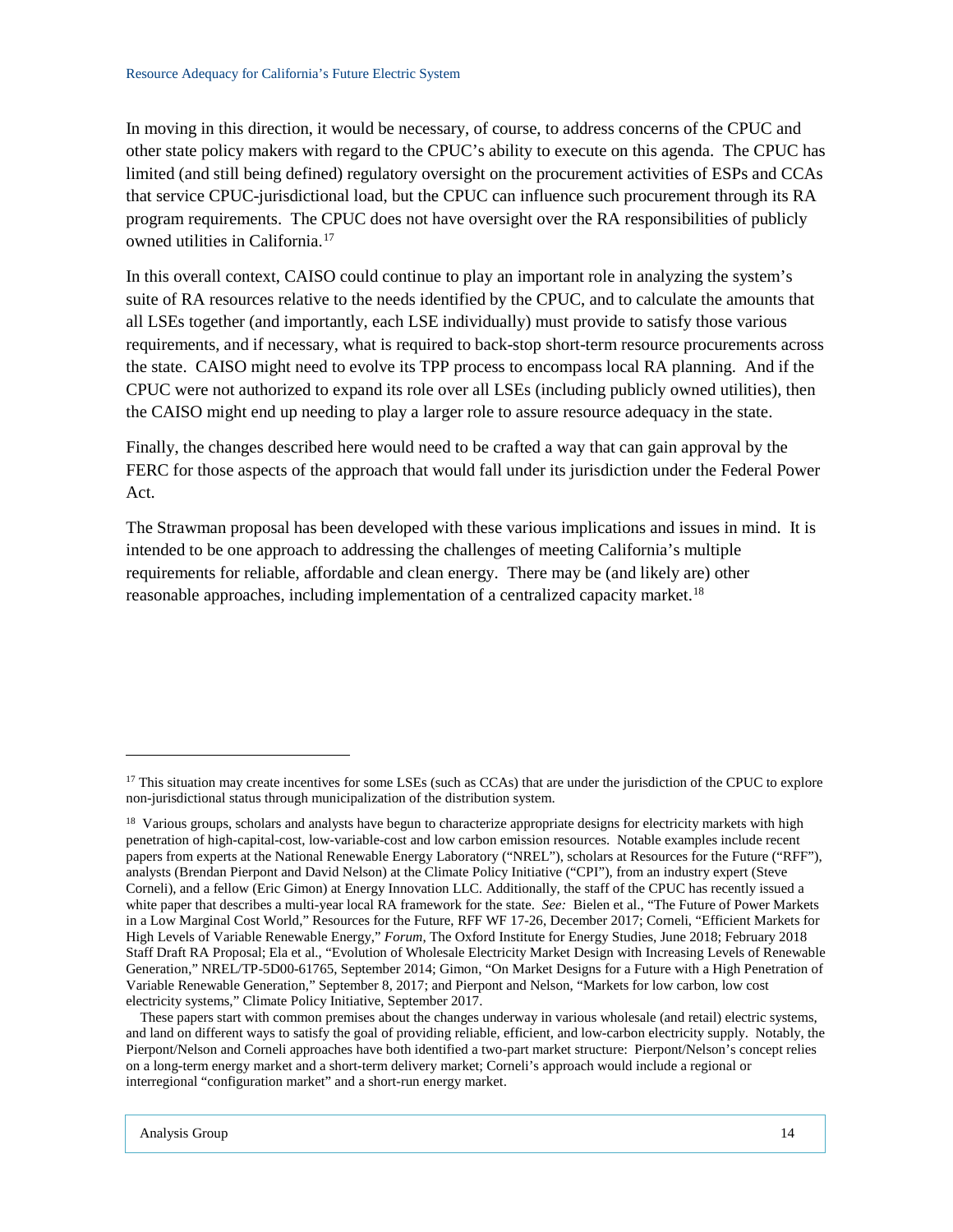## <span id="page-17-0"></span>**5. STRAWMAN PROPOSAL FOR A FUTURE RESOURCE-ADEQUACY CONSTRUCT AND ENERGY-PRODUCTION APPROACH FOR CALIFORNIA**

#### <span id="page-17-1"></span>**Overview**

The Strawman proposal includes two elements, or constructs, that together would ensure adequate resources are available to provide each type of electricity service or attribute (e.g., coverage of peak loads and installed reserves; flexibility and other capabilities needed for operational security; local capacity in constrained areas; declining emissions profile of the resource portfolio over time) the electric system is expected to need in an upcoming period.

For simplicity, these two elements are referred to here as the "Resource-Adequacy Construct" (or "RA Construct") and the "Energy-Production Construct" (or "EP Construct"). They refer to the two parts of a bifurcated RA and wholesale power production design: assurance of the availability of appropriate and valuable resources installed on the electric system, on the one hand, and provision of operational electricity service at all times, on the other.

This Strawman also relies upon a centralized entity (a "Central Buyer") as a mechanism to procure local and other resources that are needed by electricity consumers for reliable electricity supply. This Central Buyer entity (e.g., a new state power authority; a willing distribution utility or LSE; CAISO) in any transmission access charge ("TAC") zone would rely on targeted solicitations to determine the portfolio of local resources needed to assure reliable as well as clean supply to all customers in each zone. For other required RA products, RA obligations would fall to each LSE.

These resource-adequacy products (and the activities of LSEs and the Central Buyer with respect to resource adequacy) would be regulated by the CPUC. The CAISO would operate the bulk-power system, with its security-constrained dispatch and wholesale rates for the provision of energy and ancillary services regulated by the FERC.

## <span id="page-17-2"></span>**Resource Adequacy Construct**

1. **RA definition:** The CPUC would eventually adopt a new definition of RA, as well as a revised framework for determining RA obligations and compliance.[19](#page-17-3) Presumably this could occur by an order of the CPUC or through a change in its regulations relating to RA (or through legislation as needed to assure that all LSEs in California carry common obligations with regard to RA). Whereas today's RA program was initially designed to ensure that CPUC-jurisdictional LSEs have sufficient capacity to meet their peak load plus a 15-percent reserve margin and to demonstrate annually and monthly their ability to meet their RA obligations in the subsequent period, the revised RA program would focus on ensuring that California's LSEs collectively and each LSE individually also have sufficient capacity to satisfy other criteria in addition to meeting these load and reserve requirements. The additional RA criteria established each year by the CPUC for a multi-year period into the future would include locational and operational services or

<span id="page-17-3"></span><sup>&</sup>lt;sup>19</sup> [http://www.cpuc.ca.gov/RA/.](http://www.cpuc.ca.gov/RA/) Notably, as discussed previously in this White Paper, the CPUC is in the process of refining certain aspects of its current RA program in its R.17-09-020 docket.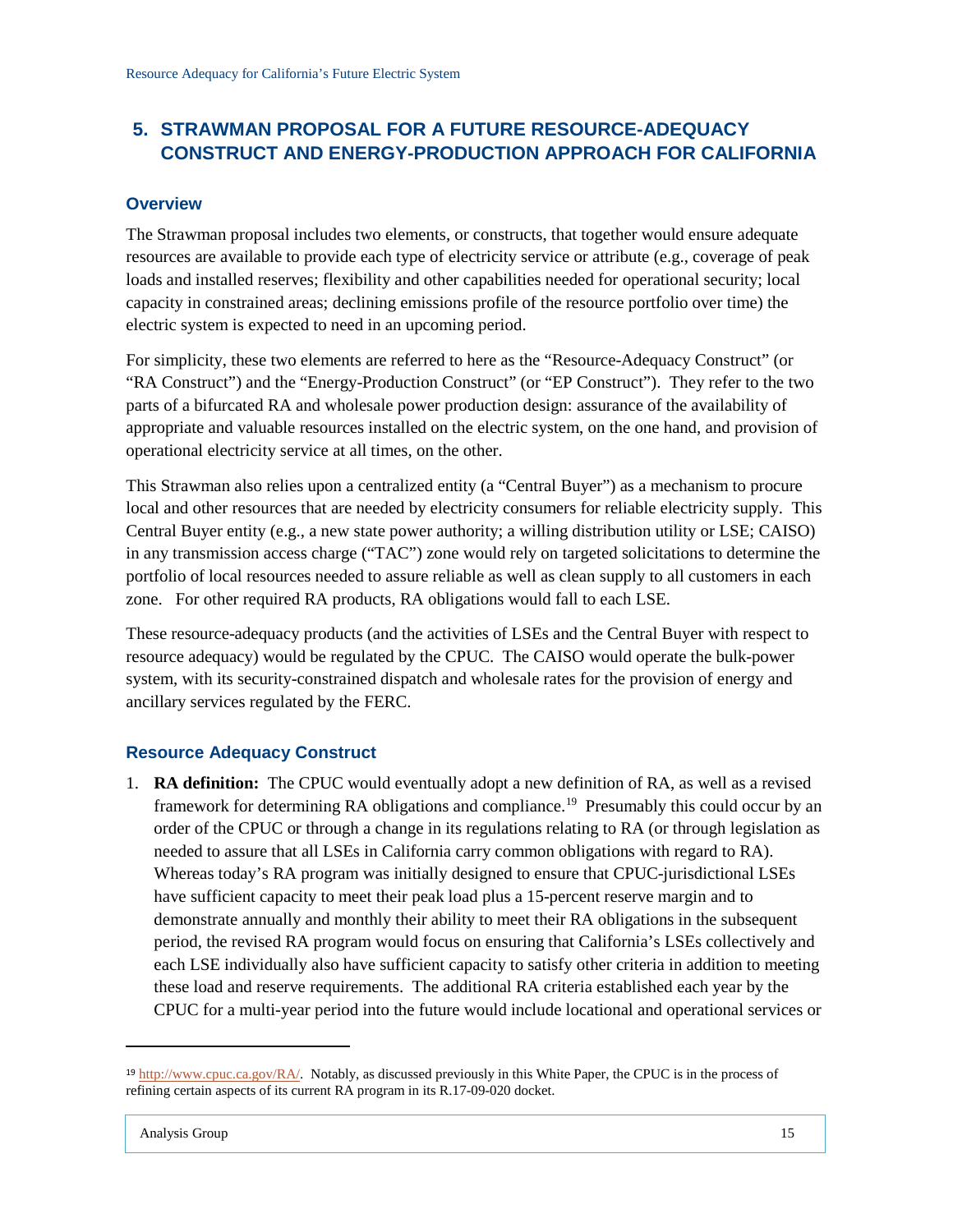attributes of resources (e.g., local capacity; flexible capacity; "insurance" resources, such as gasfired generating units, that are to be retained on the system but with the expectation of minimal generation output except during emergencies or other conditions).

Informed by the IRP process (which focuses on clean-energy and climate needs and on LSEs' plans to achieve them in a least-cost way), the CPUC would identify what types of RA resources are needed and the loading order (or preference order) of different types of resources. The CAISO would identify in a transparent process the amounts of resources needed for each type of RA product in each year of the upcoming multi-year (e.g., 3-year, or 5-year) period. (A longer period has the advantage of helping to facilitate the orderly configuration of a portfolio of facilities, the efficient financing of assets on the system, and consideration of both demand-side, supply-side, and transmission options.)

The CPUC would identify certain types of resources whose capacity would need to be maximized (e.g., zero-carbon assets) or minimized (e.g., carbon-emitting generation) in the RA process administered by CAISO and the LSEs (described *below)*. This overall resource-determination process for RA purposes could be accomplished through the CAISO's TPP, revised as necessary to enable it to support this more-frequent schedule for analyses about changes in the system and its resource needs.

Additionally, the CPUC would determine the types of RA products that cannot be practically or efficiently procured through a decentralized approach and/or fairly allocated to all benefitting customers and which would need to be satisfied through a centralized procurement process. (As explained further below, those RA products could be collectively referred to as "Centrally Procured RA Products," and would include local RA as well as any other RA products, such as mandated resources (e.g., storage) that the CPUC identifies as needed by the system and that every LSE should support, and that would be most efficiently procured through a central procurement process.)

The RA products that are determined to be amenable to decentralized procurement, as determined by the CPUC, would be assigned to LSEs and would be called "LSE RA Products."

2. **LSE RA obligations and demonstrations:** Consistent with the prior discussion of redefined RA products and processes, all LSEs would have the same obligation to financially hold and support a portfolio of resources that satisfies the LSE RA Product requirements for their retail customers, as defined in the CPUC's RA program. This obligation would be directly satisfied by the LSE for these RA products.

At pre-determined intervals, each LSE would provide the CPUC and the CAISO with a demonstration that the LSE has commitments sufficient to cover its allocated portion of the system's overall LSE RA Product requirements in each time period for which the CPUC has assigned RA requirements (e.g., 3 or 5 years). The LSEs' periodic demonstration submissions would be required to show increasing percentages (the closer the time frame to the operating year) of future customer loads covered by resources that provide the LSE RA Products. For example, for a 5-year forward commitment obligation period, each LSE would demonstrate that it held: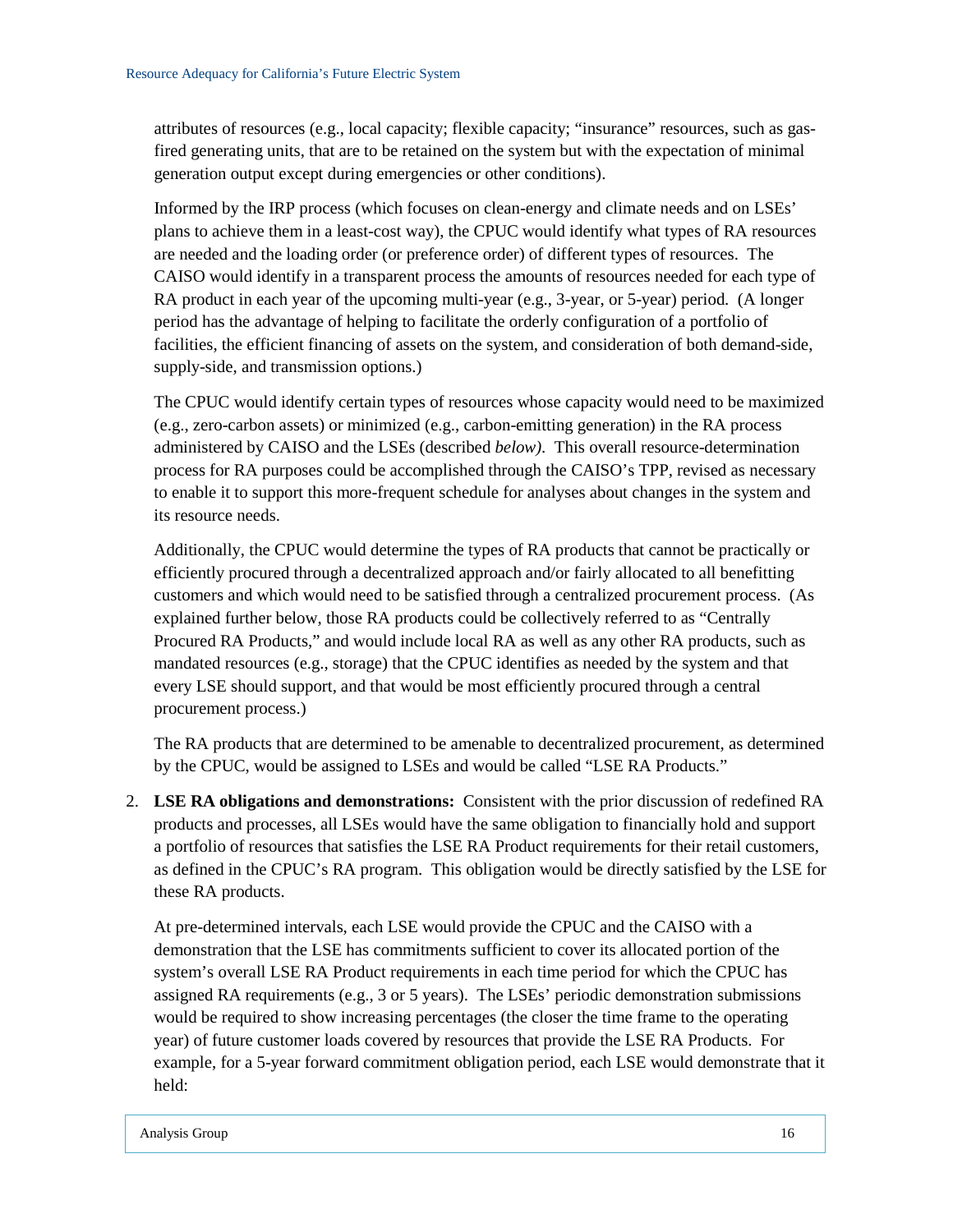- − 100 percent demonstration of each LSE RA Product for the upcoming year/months within forward year 1;
- − 90 percent of LSE RA Products for forward year 2;
- − 75 percent of LSE RA Products for forward year 3;
- − 65 percent of LSE RA Products for forward year 4; and
- − 50 percent of LSE RA Products for forward year 5.

The declining commitments for the later forward years would accommodate uncertainty with regard to future customer loads served by an LSE. And the annual demonstration would be to reconcile changes in loads or resources that would have occurred from one year to the next.

The CAISO would assess each LSE's demonstration against its specific LSE RA Product obligations, and determine any remaining collective or individual LSE obligation that would need to be covered through a back-stop centralized forward procurement by the Central Buyer. The CAISO would then calculate the aggregate system-wide amounts of procurements needed for each type of LSE RA Product (e.g., generic system capacity; flexible capacity) in each relevant forward time period and each relevant location (see below). For example, for forward year 3, CAISO would evaluate each LSEs' demonstration relative to the 75-percent target; to the extent that any LSE falls short of 75 percent of its LSE RA Product requirements, then CAISO would identify the gap that needs to be filled to bring the LSE up to 75 percent. Looking across the set of all LSEs that came out short on their resources relative to their compliance levels, CAISO would determine the total amount of forward procurement that would need to be filled for that forward year by the Central Buyer. This could be referred to as the Back-Stop RA Procurement (described further below).

3. **Central Buyer responsibility and demonstration:** The Central Buyer for each TAC would have defined procurement responsibilities for different purposes, as determined by the CPUC. The activities and rates charged by the Central Buyer would be regulated by the CPUC.

There could be different entities performing the Central Buyer function in different TAC zones. For example, if California were to establish a statewide centralized procurement entity as the Central Buyer, it could procure for all TAC zones or for only those zones where no willing utility seeks to take on the centralized procurement function within that TAC zone.

Specifically, the Central Buyer would be obligated to conduct procurement processes to solicit and contract with resources for two types of RA needs:

- − A "front stop" procurement responsibility: to solicit on behalf of all LSEs in the TAC zone for all Centrally Procured RA Products.
- − A "back stop" procurement responsibility: to solicit on behalf of those LSEs with a gap in their LSE RA Product resources, as the procurer of Back-Stop RA Products (thus procuring the aggregate backstop LSE RA Products for a forward year as identified through the CAISO's RA demonstration process).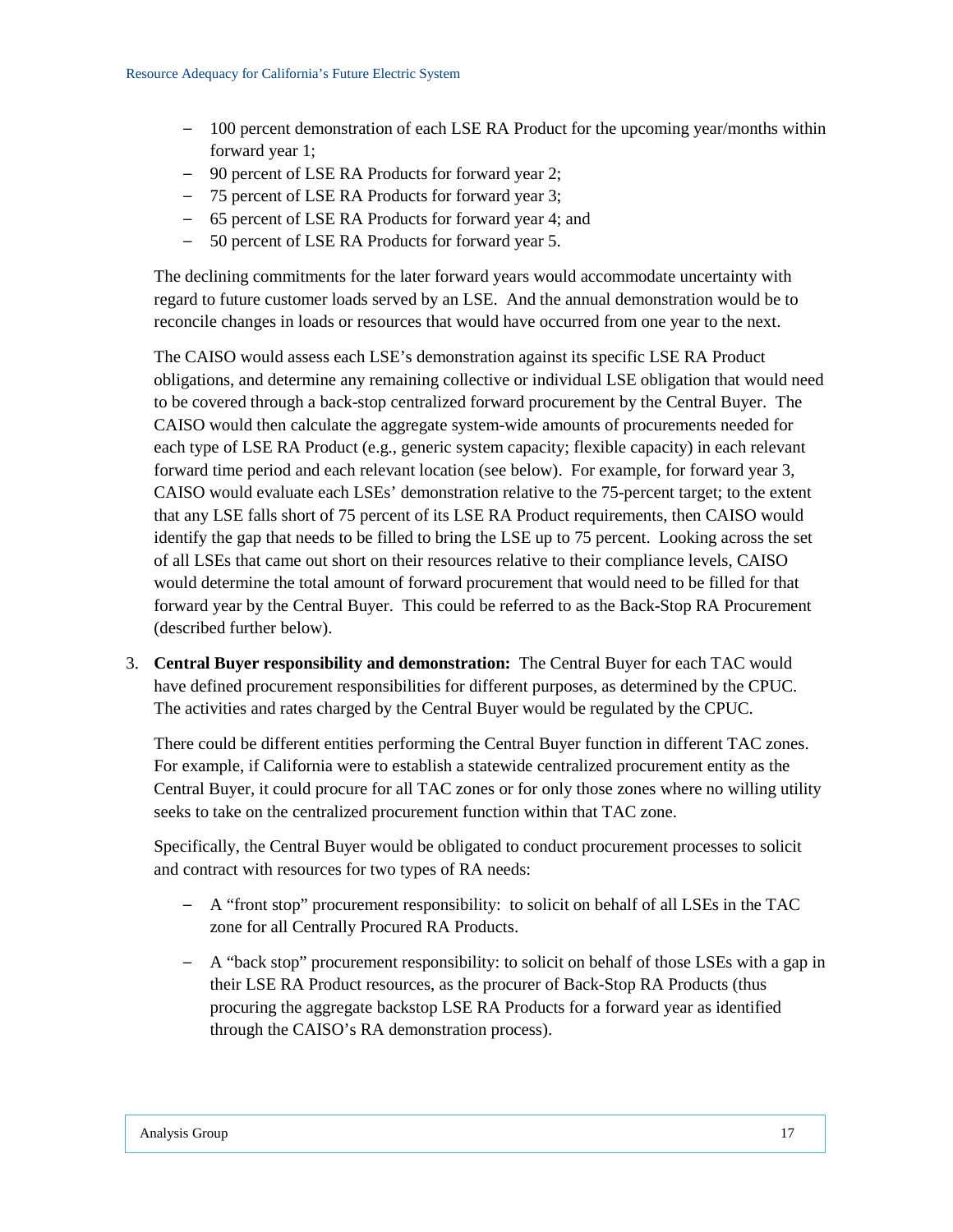Cost allocations for the different procurements would vary according to the beneficiaries of each type of RA procurement, as described below.

4. **Central Buyer RA procurement process:** Annually, the Central Buyer for any TAC zone would conduct a solicitation for resource commitments to provide RA products (by attribute, location) in a particular forward year (e.g., for delivery 5 years into the future), under the direction and regulatory oversight of the CPUC. The Central Buyer would structure the procurement process to enable competitive offers from all types of resources eligible to supply a particular RA product. Suppliers of existing and new resources (including IOUs and other LSEs that are long on RA resources for any future year covered by the solicitation) would be eligible to offer resources into the solicitation.

Bidders would propose an offer tied to recovery of their resources' levelized fixed costs, and compete for the opportunity to become part of the winning RA portfolio and enter into a longterm contract for delivery of that capacity (with relevant locational and performance attributes and requirements) in that year.

Selection of the portfolio of winning bids would be based not just on minimizing costs in a single year, but rather optimizing a portfolio taking into account the multiple attributes being procured over a designated planning window. Those resources selected for contracts would have individually tailored terms (e.g., with respect to length, performance requirements) that could vary by location and type (e.g., emitting versus non-emitting resource) of RA resource being procured. (This would therefore not be a centralized capacity auction with a clearing price.)

The solicitations would be designed to procure high percentages of Centrally Procured RA Products across the full forward RA commitment period. Assuming a 5-year forward RA commitment period consistent with the LSE RA Product requirements discussion above, the Central Buyer would procure 100 percent of all Centrally Procured RA Products needed for the first three forward years, 95 percent in the fourth year, and 90 percent in the fifth year. For any Back-Stop RA Products procured for an LSE by the Central Buyer, those LSEs' annual and monthly RA compliance requirements for such LSE RA Products would be reduced by that amount for each relevant forward year.

Some individual resources may qualify for more than one type of RA product. Any resource procured by the Central Buyer as a Centrally Procured RA Product and which is capable of providing other collateral RA products (e.g., flex, system, "insurance" resources) would be required to sell those other RA products to the Central Buyer as well. The net costs of such resources would be charged to LSEs' retail customers in conjunction with the collective reduction of all LSEs' annual and monthly RA requirements that result from that year's Centrally Procured RA Products.

The Central Buyer's annual resource solicitation would also procure any incremental Centrally Procured RA Products and Back-Stop RA Products for each of the nearer-term forward years, reflecting updated information from results of prior years' RA procurements and from the Central Buyer's and LSEs' demonstrations for the relevant year. Existing resources that are not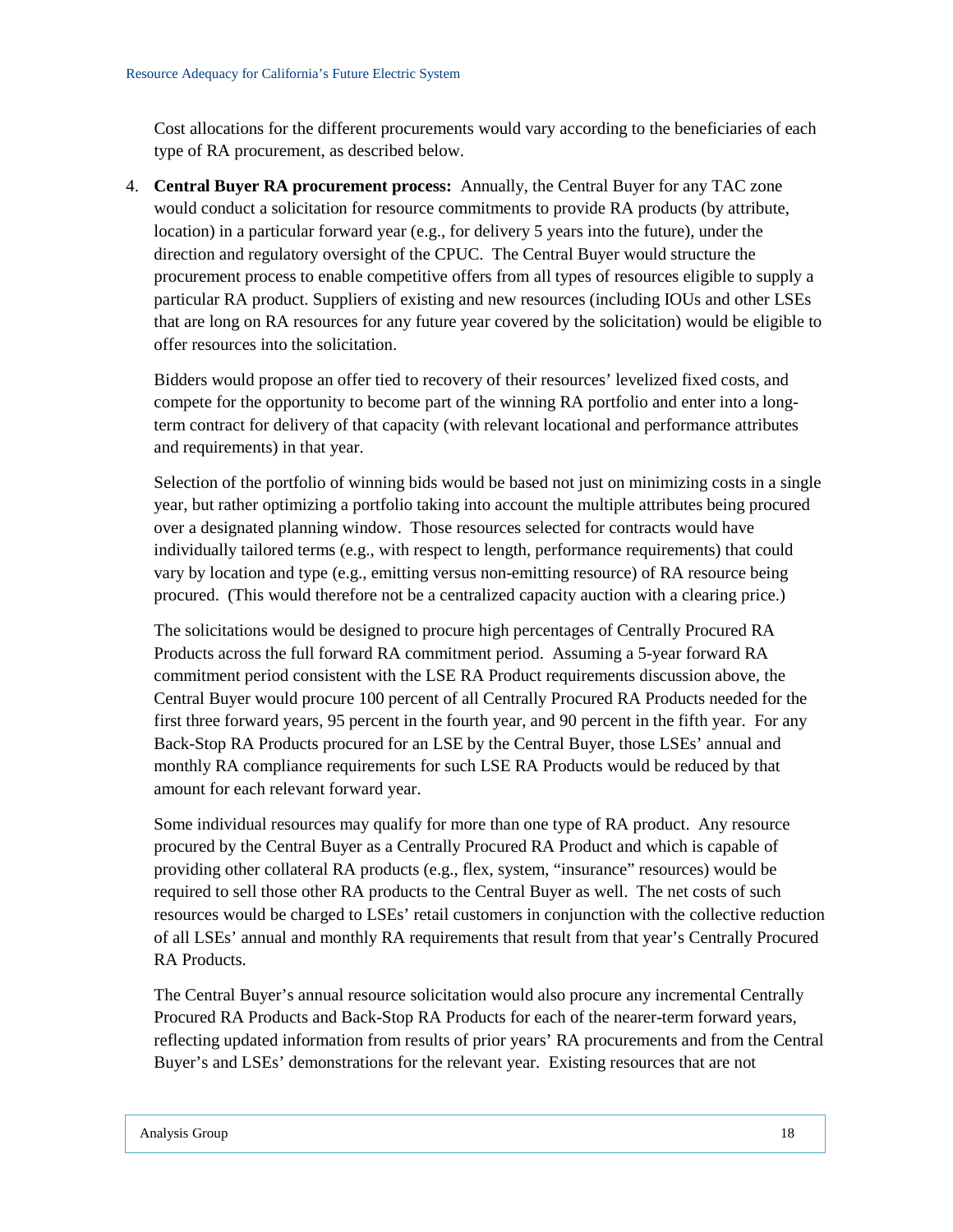successful in the central RA procurement process can decide whether to retire or remain in operation, with or without long-term supply agreements with LSEs.

The CAISO would periodically evaluate and identify any existing resources that have market power with respect to one or another attribute (e.g., location; flexibility; operating period) and that are needed for system operations in a particular location or time. Such resources would be required to offer into the Central Buyer's solicitation, and would enter into a cost-of-service contract with the Central Buyer.<sup>20</sup> The amount of capacity (of a particular type and at a location) associated with that resource would reduce the amount of other RA resources that are otherwise to be assigned to and procured by the LSE or the Central Buyer (depending upon the particular RA products provided by this resource with market power).

The Central Buyer's procurement solicitation could also include emerging technologies and other policy-driven resources that the CPUC would want to demonstrate.

- *5.* **Cost recovery of RA products procured by the Central Buyer:** The costs and quantities of RA resources that succeed in the solicitation would be assigned in a variety of ways, depending on the classes for which they were procured:
	- − For Centrally Procured RA Products, the capacity and net costs (i.e., total resource costs less market revenues) would be assigned to all customers in the relevant TAC area, and collected through a CPUC-regulated, non-bypassable charge on retail customers' bills.
	- − For Back-Stop RA Products procured by the Central Buyer, the net costs would be assigned to the customers of the LSEs whose commitment gaps led to the procurement of these products in any forward year. The capacity and net costs would be assigned in a way that is proportional to the set of LSEs causing the need for the backstop procurement.
- 6. **Qualifying capacity:** For each type of RA attribute (operational, emissions profile) and technology/resource type and for each forward long-term RA period, CAISO would periodically calculate each resource's maximum capacity eligible to be counted towards meeting the CPUC's RA requirement for that attribute and time period. Such calculations would apply to each type of resource (e.g., renewable and non-renewable central-station units; DERs, including utility-scale solar and rooftop solar; firm demand response) that seeks to qualify to supply RA to an LSE. (It may be difficult to standardize such calculations in a prospective way for local RA resources, whose interactions on the local grid may affect the amount of capacity that can qualify.)
- **7. RA resource obligations with respect to energy production:** To the extent that an LSE seeks to rely upon a specific resource for RA obligations, that resource in turn would take on obligations

<span id="page-21-0"></span><sup>&</sup>lt;sup>20</sup> This aspect of the proposed Strawman assumes that changes would need to occur both in the federally regulated CAISO tariff, as well as in many aspects of state statutes and regulation. Were this Strawman (or any version of changes in the wholesale market along these lines) to be supported, relevant stakeholders in California would need to adopt the transitional steps to accomplish this type of restructured market design, and to make proposals as needed before the FERC in order to harmonize the state-jurisdictional and federal-jurisdictional elements of it. *See* further discussion in the description of the EP-Construct, below.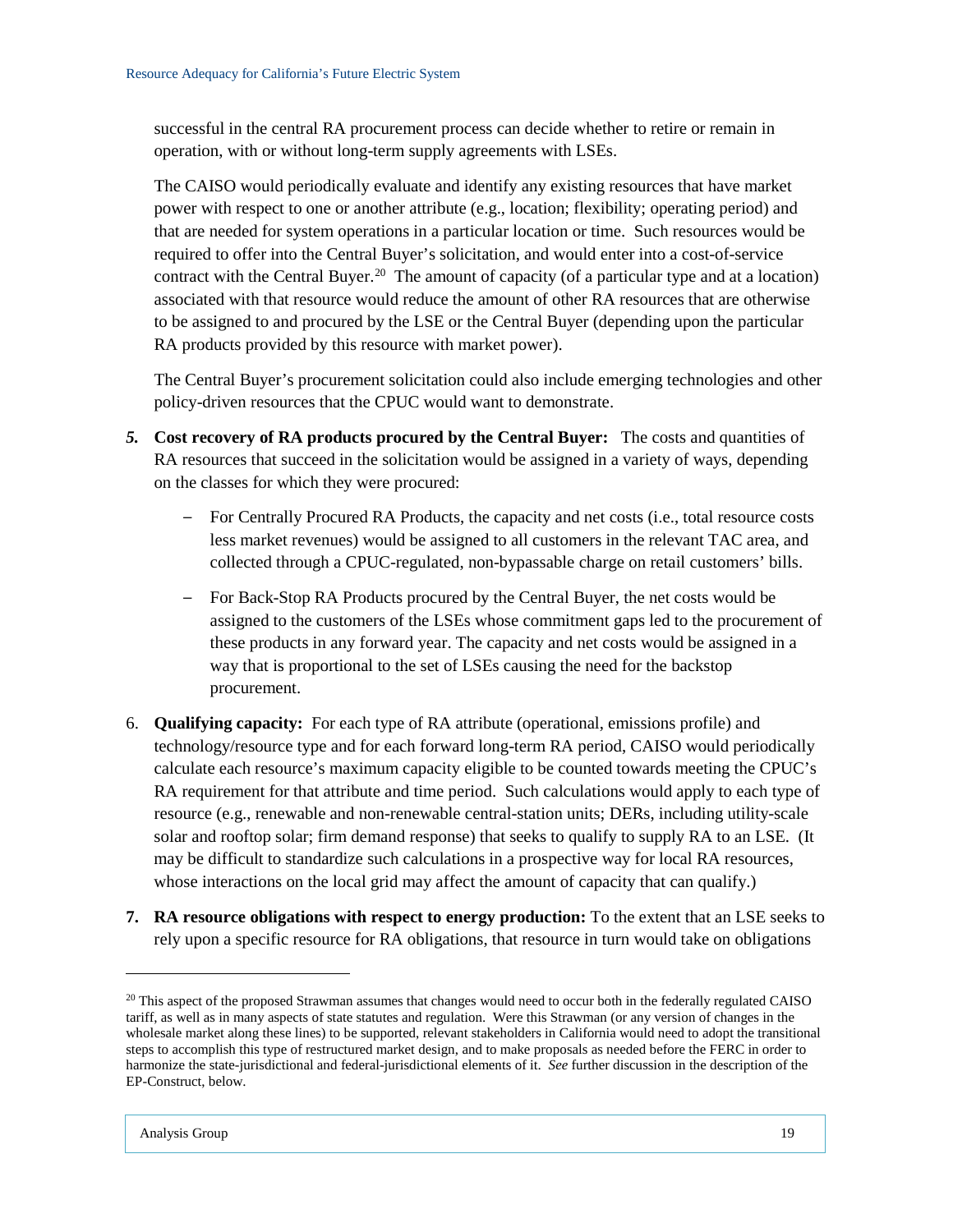in the short-term energy-production system consistent with the CAISO's current must-offer process for RA resources. In this manner, such a resource (e.g., a generating unit; a DR resource) would need to make its output available to CAISO's system for supplying energy and ancillary services. A DER providing RA products would need to firmly commit, as appropriate, to either reducing load or injecting supply into the system as dispatched by CAISO.

#### <span id="page-22-0"></span>**Energy-Production Construct**

This element of the bifurcated market design would be centrally administered by the CAISO, using security-constrained economic dispatch under the terms of a tariff approved by FERC. Some resources would participate in this economic dispatch on a must-offer basis: these would include any resources selected as Centrally Procured RA Products, as well as any storage, generation, net DERs, and other flexible loads that are part of LSEs' portfolios of LSE RA Products. Other available resources (e.g., imports, injections from DERs, other dispatchable and non-dispatched resources that are not counted as RA resources) would participate in the California energy production system on a voluntary basis.

The energy and ancillary services markets would no longer be a clearing-price market as they are today, in large part due to the expectation that many, if not most (and eventually all) of the generators with significant variable costs (such as gas-fired generators with fuel, variable operations and maintenance, emission-allowance costs) would have market power.<sup>21</sup>

The security-constrained economic dispatch could be based on production costs for resources supplying RA Products to the Central Buyer and to the LSEs, and on as-bid offer prices from other non-RA resources. Prices paid to resources in this EP Market would reflect their costs; prices paid by loads would vary by location (e.g., TAC zone). Presuming that resources with long-term contracts with the Central Buyer operate under agreements that cover the fixed costs of those resources, then those resources would cover their variable costs through retain revenues obtained from dispatch in the CAISO market.<sup>22</sup>

Further details of this EP Market would depend, at a minimum, upon the form of RA program adopted by California, anticipated changes in California's resource fleet, any evolution in California's emissions-reduction programs, and the ability to gain federal regulatory support for this approach.

<span id="page-22-1"></span><sup>&</sup>lt;sup>21</sup> Presumably, resources with market power would not be allowed to sell their output at market-based rates.

<span id="page-22-2"></span><sup>&</sup>lt;sup>22</sup> Another way to structure these contracts might be as contracts-for-differences, with price terms that incorporate fixed and variable cost estimates, trued up by market revenues resulting from actual energy production. Any such approach would need to pass muster with Federal Power Act requirements relating to FERC's role in approving prices in interstate commerce.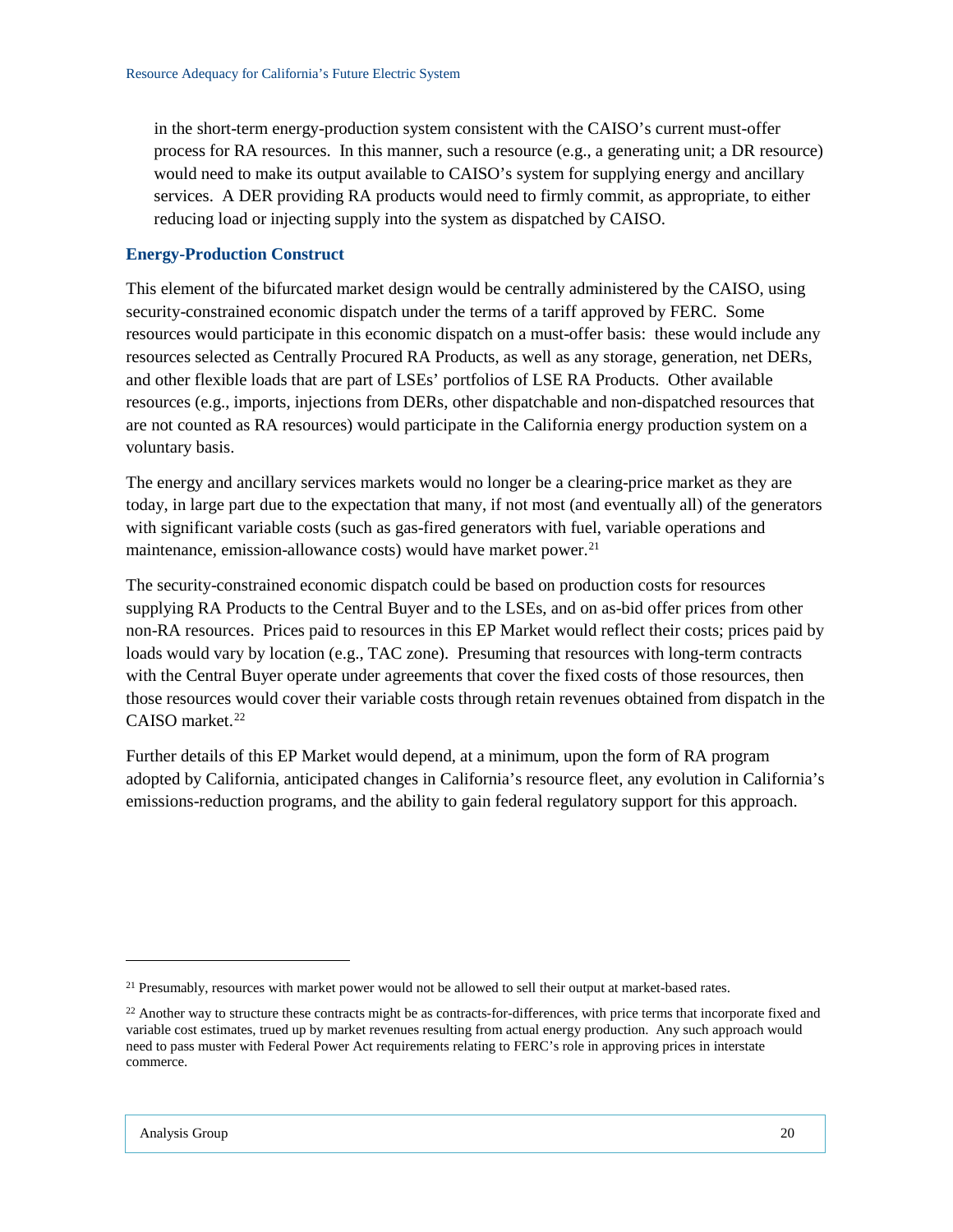## <span id="page-23-0"></span>**6. ASSESSMENT OF THE STRAWMAN PROPOSAL AGAINST VARIOUS POLICY AND OPERATIONAL OBJECTIVES FOR CALIFORNIA'S POWER SYSTEM**

This section seeks to examine whether the proposed Strawman would support appropriate goals<sup>[23](#page-23-1)</sup> for market design and the reliable, efficient, and clean provision of electricity while also taking into account trends in and assumptions about the future of California's electric system $^{24}$ ?

- *Support state public policy objectives*? Yes, the proposal explicitly attempts to incorporate provisions that allow California policy makers (e.g., the CPUC) to exercise their preferences with regard to various features of the electric system (e.g., reducing GHG emissions from the power sector, increasing reliance on renewable energy supplies, loading-order of preferred resources, minimizing GHG emissions, equity considerations such as reducing adverse impacts of emitting generating resources on disadvantaged communities). This would be accomplished through the process in which the CPUC would identify the required characteristics of RA resources.
- *Promote efficient electric resource investment and operations?* Yes, the proposal has taken into account the need to incorporate efficient incentives for cost-effective operation of the grid in the short run and for investment in the long run, while also recognizing the need for supporting fixed cost recovery. The Strawman assumes there may need to be scale economies associated with RA procurement in the future where there is a large number of LSEs and the distribution utilities serving fewer bundled-service customers, and this approach allows the Central Buyer to provide that function. It relies on competitive solicitations for offers from prospective suppliers of Centrally Procured RA Products. It also attempts to address the need for other decision criteria (besides lowest offer price) in the selection of least-cost, reliable RA resource portfolios.
- *Assign risk fairly and efficiently***?** The proposal has attempted to balance the assignment of risks to consumers and producers in a system where there are significant, continuing but yet uncertain dynamic market-driven changes in the near term, but where the system will also need to facilitate the efficient financing and entry of low-carbon electric assets with large up-front capital costs. The proposal – through, for example, a centralized procurement of local RA resources – attempts to socialize support for RA resources across broader customer bases so as to assure that the system includes the variety of such diverse resources needed for system reliability and security at all times.
- *Mitigate the exercise of market power?* Yes, the proposal explicitly assumes that at least for some period of time, market power concerns will accompany the expectation that certain carbonemitting RA resources will need to be supported on the system so that they can be available for system security and balancing when needed. In light of California's carbon-reduction policy, those plants are likely to be decreasing in number and operating only when needed, with the implication that these plants would have market power if their offer prices were not based on

<span id="page-23-1"></span><sup>23</sup> See Section 3 (goals), above.

<span id="page-23-2"></span><sup>24</sup> See Section 2 and the "assumptions" portion of Section 3, above.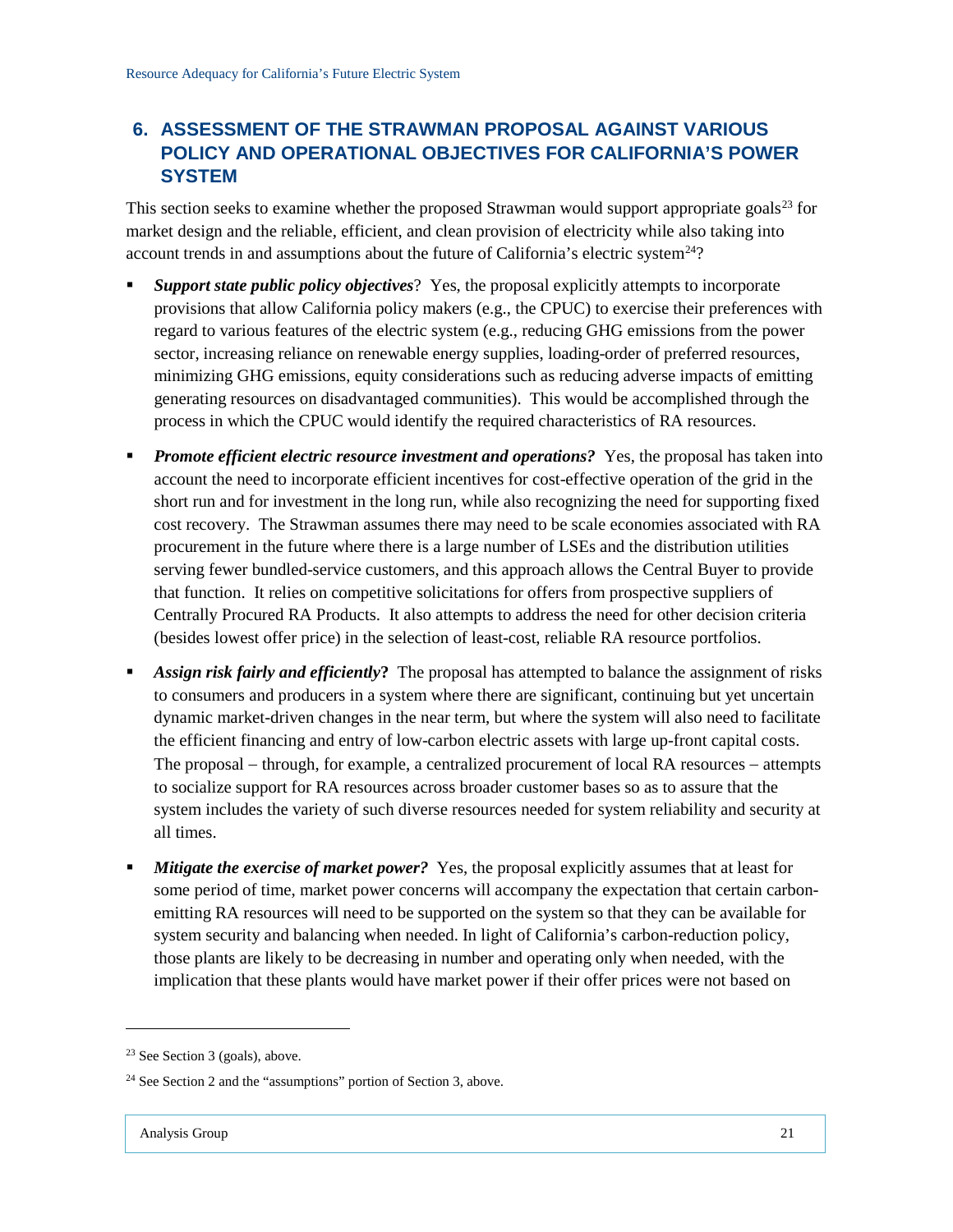cost. The proposal has attempted to limit the amount of and time period of the capacity that is supported by the system, with costs of such spread across a broader customer base on a cost of service basis in order to mitigate that market power.

- **Promote innovation and be robust to alternative futures?** Although the proposal is grounded in the assumption that there will be a fundamental shift toward low-carbon/low-marginal-cost resources, it does not presume the pace or pattern of technology adoption, either on the supply or demand side. The RA Construct is designed to adjust the specifications of needed and procured RA resources over time as technologies and services evolve and as the system changes over time.
- *Assume customer migration?* Yes; the proposal explicitly seeks to create an equitable playing field for RA and energy supply for all LSEs relative to each other, regardless of customer migration among LSEs. The proposal's provision for a Central Buyer with responsibility to procure local RA and to assign its costs to all consumers on a non-discriminatory basis is one element intended to address the likelihood of customer migration and the need to charge all customers in a fair way.
- **I** *Incorporate regulatory oversight over resource adequacy?* Yes; the proposal explicitly attempts to build off of the CPUC's existing statutory jurisdiction (but with changes in policy and perhaps from new legislation) and the essential character of its relationship to the CAISO on RA issues. The Strawman proposal assumes implicitly that changes in CAISO tariffs would be adopted by stakeholders, the CAISO and the FERC for approval, but the report does not discuss how that process would occur.
- **Modify the resource-adequacy construct?** Yes, the proposal explicitly addresses the changing RA/reliability needs (e.g., integrating variable energy resources) and changing LSE responsibilities (with more loads shifting away from distribution utilities' provision of bundled energy-procurement service to its customers).
- **Provide roles for different entities in assuring back-stop resource adequacy?** Yes, the proposal explicitly addresses the need for procurement of near-term and longer-term resources that fit California's changing reliability requirements and changing arrangements for the provision of unbundled commodity service to retail electricity consumers. The proposal could be effectuated either by establishing a new California entity (such as a state power authority along the lines of the Illinois Power Authority or the New York Power Authority), a willing distribution utility, a willing LSE, or the CAISO to serve as the Central Buyer.
- *Accommodate and support the changing generating mix and supply?* Yes, the proposal explicitly addresses and attempts to solve for the expectation that current market designs will not provide sufficient signals for the right kinds of resources to be developed or retained in the right places, in the changing electric-system landscape.
- *Address the growing dis-equilibrium in electricity-market fundamentals?* Yes, the proposal explicitly reflects the expectation that current RA structures and wholesale market rules will lead to a decoupling of short-run marginal cost from long-run marginal cost, with an expectation that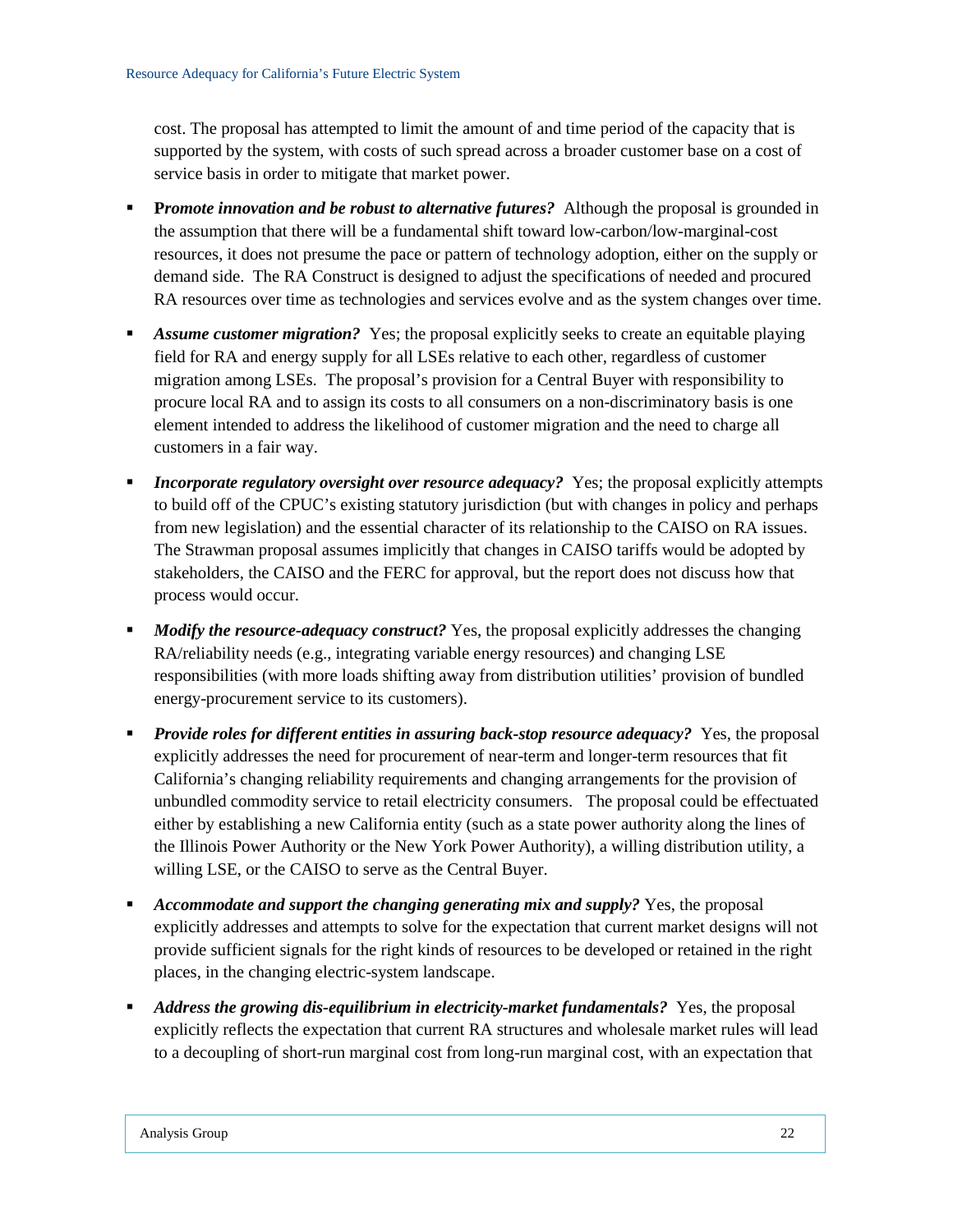conditions in the future will not resemble a 'market' for many attributes of wholesale electric supply and that such parts of the system will require more cost-based regulation.

- *Reflect interactions of the wholesale market/system with other systems?* Possibly. The proposal assumes that the CAISO TPP process would be modified to enable it to serve to inform the analysis of how much of each type of RA resource is needed. Such changes would be needed to assure a nimble process as well as to provide for the ability to incorporate sophisticated and transparent modeling of resource needs and available resources (on the customer-side of the meter, on the distribution system, on California's bulk-power system, and on the regional grid), with implications for in-state resource-adequacy needs and potential investments in transmission.
- *Take into account different institutional roles and responsibilities?* Yes, the proposal has explicitly attempted to address the timing and other issues associated with IRPs, RA requirements, and TPP processes − although the proposal does not describe transitions or handoffs from one process to another.
- *Reflect core roles for the distribution utility?* Yes, the proposal explicitly assumes that distribution utilities will continue to provide monopoly distribution and regulated transmission service. It also assumes that distribution utilities will serve as the distribution system operator.
- *Provide a level playing field?* Yes, the proposal relies on the bedrock assumption that there needs to be a level playing field for providers of power supply to retail consumers.
- *Reflect evolving definitions of resource adequacy?* Yes, the proposal explicitly incorporates a redesign of the RA concept.
- *Address CAISO wholesale market and operations more generally (beyond RA issues)?* Yes, the proposal attempts to address the implications of a new RA construct for system operations and the provision of wholesale generation service.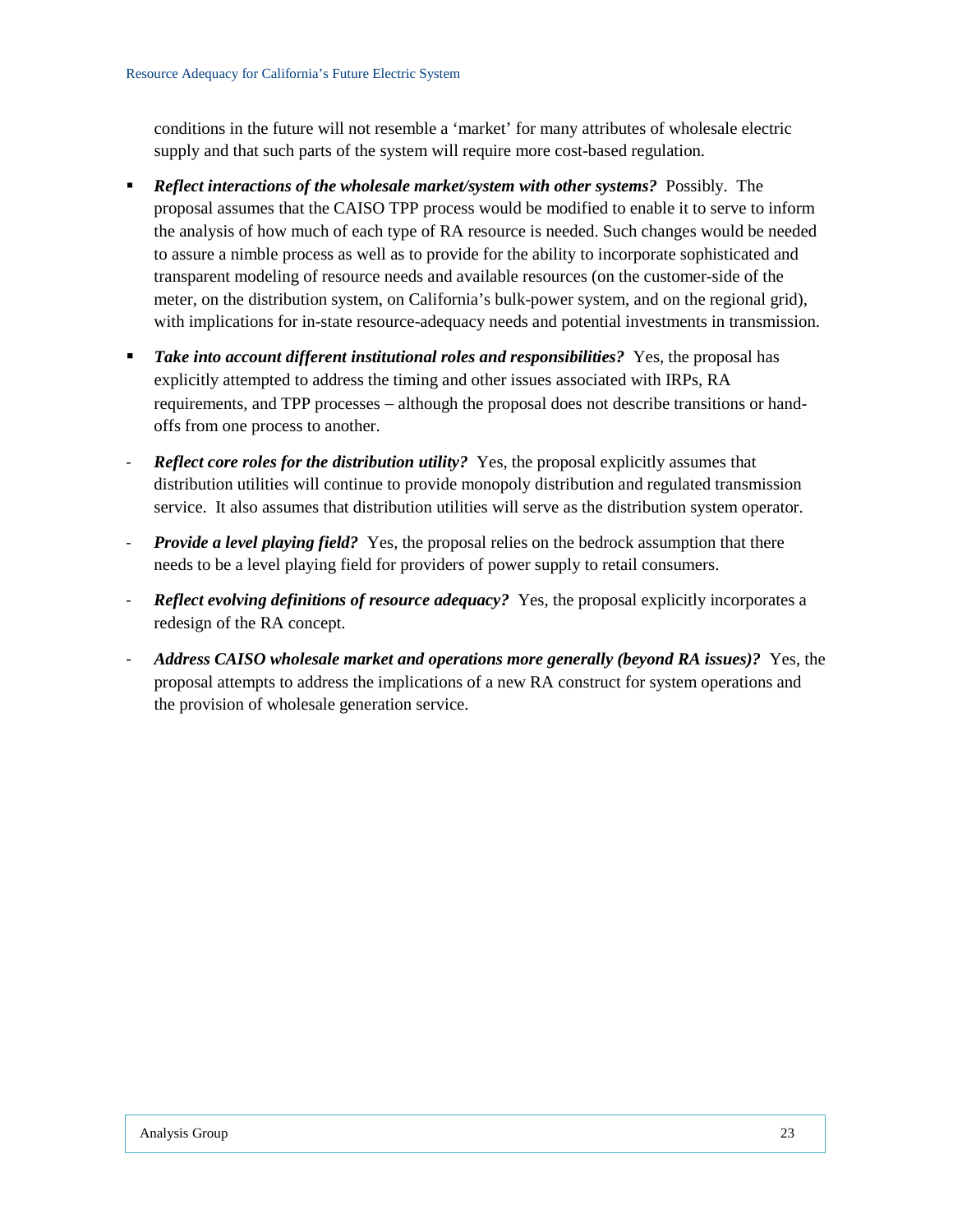## <span id="page-26-0"></span>**7. ISSUES NOT ADDRESSED IN THIS REPORT**

The Strawman does not explicitly deal with certain open questions in the long-term structure of California's electric system. For example, this report is silent on the following questions:

- How would California transition from today's RA and wholesale market construct into the framework envisioned in the Strawman proposal?
- How would California statutes need to change in order to provide a level playing field with regard to RA issues across LSEs (including IOUs, direct-access service providers, CCAs, and publicly owned utilities)?
- How would this program, which is based on a strong role of the CPUC (and other state policy directives) in shaping the portfolio of resources on the system, on the one hand, and a strong role for the FERC-regulated CAISO in determining the rates paid in organized wholesale markets, ensure that the framework satisfies the requirements of the Federal Power Act?
- What process would be used to introduce necessary changes in CAISO tariffs that would be discussed by stakeholders and the Board, and eventually approved by the FERC?
- How would retail rates need to evolve to align with the RA and wholesale market design?
- What entity is responsible for POLR service?
- What are the roles of the distribution system operator, including with respect to coordinating resources on the distribution system and wholesale markets?
- How would DER offers to provide RA resources into the wholesale market take into account any reliability requirements of distribution-system operations (such as in situations where the DSO needs the DER to operate in a way different that its assumed performance in the RA Construct and EP Construct)?

Further, the report does not address the wider range of policy and operational issues associated with such things as customer choice, the role of the distribution utility in planning, operations or markets, transmission planning considerations, and the Western power market.